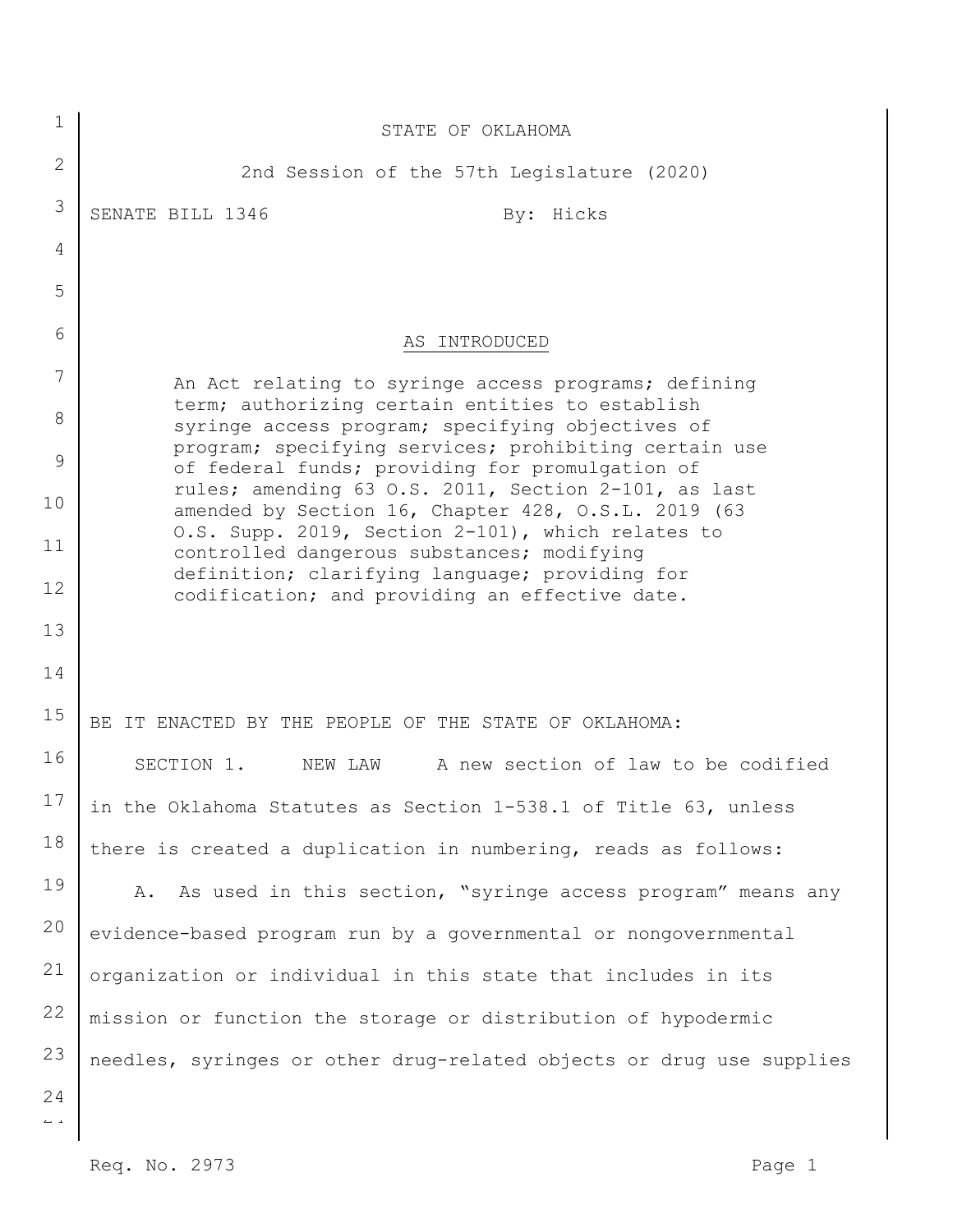for a legitimate public health purpose of preventing the spread of bloodborne infectious diseases.

B. Any governmental or nongovernmental entity in this state, including a local or district health department or an organization that promotes scientifically proven ways of mitigating health risks associated with drug use and other high-risk behaviors, may establish and operate a syringe access program.

C. The objectives of the syringe access program shall include, but not be limited to, the following:

10 11 1. Reduce the spread of HIV, AIDS, viral hepatitis and other bloodborne diseases; and

12 13 2. Reduce needlestick injuries to law enforcement officers and other emergency personnel.

14 15 D. A syringe access program established pursuant to this section may offer services including, but not limited to:

1. Disposal of used needles and hypodermic syringes;

17 18 19 2. Needles, hypodermic syringes, and other drug use supplies in quantities sufficient to ensure that needles, hypodermic syringes and other drug use supplies are not shared or reused; and

20 21 3. Educational materials on subjects including, but not limited to:

22

16

1

2

3

4

5

6

7

8

9

23

 $\overline{a}$ 

24

b. prevention of HIV, AIDS and viral hepatitis transmission,

a. overdose prevention,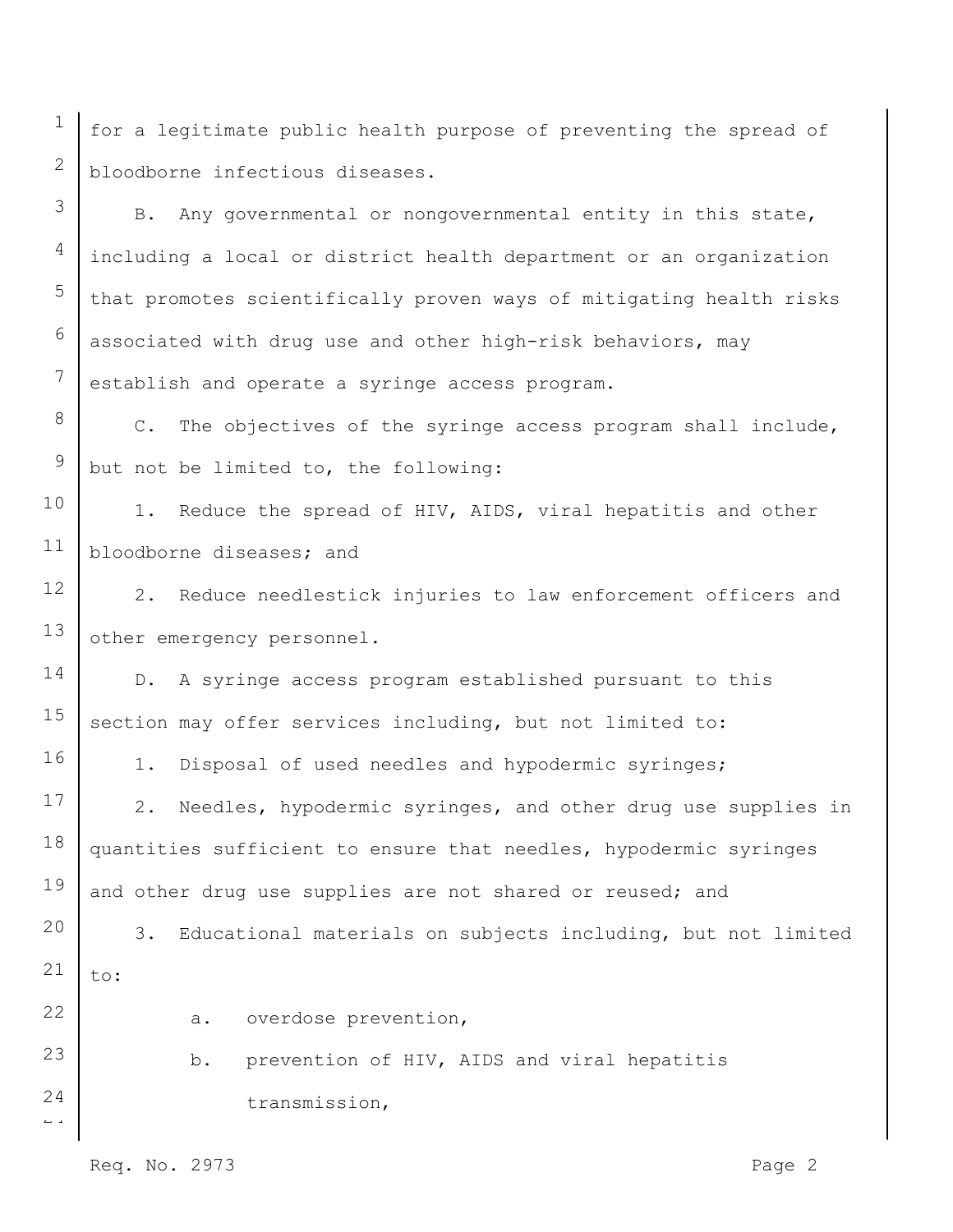6

7

8

9

10

11

12

13

14

15

16

17

18

19

20

21

22

23

1

 $\overline{a}$ 

24

Req. No. 2973 Page 3 c. drug abuse prevention, and d. treatment for mental illness including treatment referrals. E. No federal funds may be used to purchase sterile needles or syringes for the hypodermic injection of any illegal drug. F. The State Commissioner of Health shall promulgate rules to implement the provisions of this act. SECTION 2. AMENDATORY 63 O.S. 2011, Section 2-101, as last amended by Section 16, Chapter 428, O.S.L. 2019 (63 O.S. Supp. 2019, Section 2-101), is amended to read as follows: Section 2-101. As used in the Uniform Controlled Dangerous Substances Act: 1. "Administer" means the direct application of a controlled dangerous substance, whether by injection, inhalation, ingestion or any other means, to the body of a patient, animal or research subject by: a. a practitioner (or, in the presence of the practitioner, by the authorized agent of the practitioner), or b. the patient or research subject at the direction and in the presence of the practitioner; 2. "Agent" means a peace officer appointed by and who acts on behalf of the Director of the Oklahoma State Bureau of Narcotics and Dangerous Drugs Control or an authorized person who acts on behalf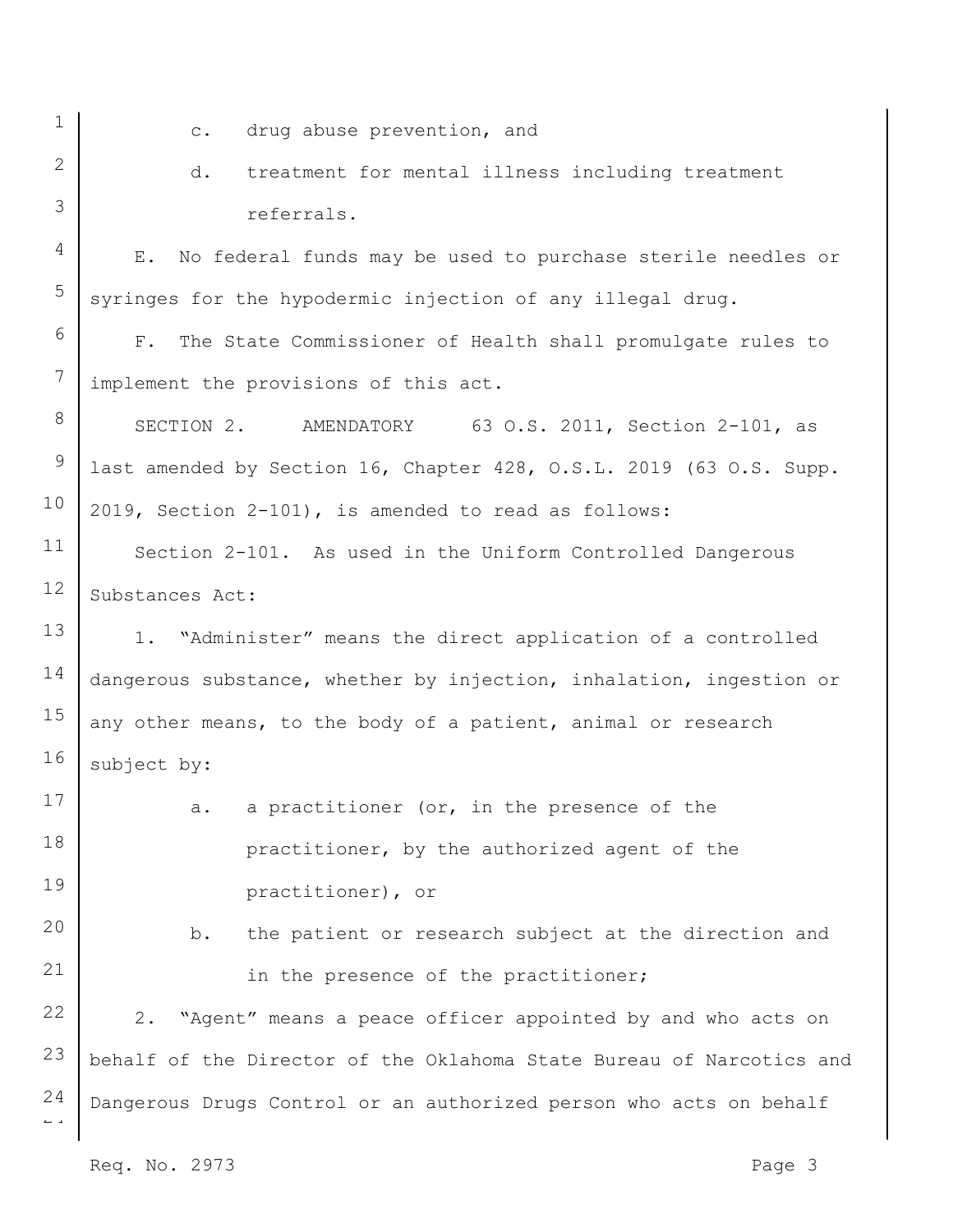1 2 3 4 5 6 of or at the direction of a person who manufactures, distributes, dispenses, prescribes, administers or uses for scientific purposes controlled dangerous substances but does not include a common or contract carrier, public warehouser or employee thereof, or a person required to register under the Uniform Controlled Dangerous Substances Act;

7 8 3. "Board" means the Advisory Board to the Director of the Oklahoma State Bureau of Narcotics and Dangerous Drugs Control;

9 10 4. "Bureau" means the Oklahoma State Bureau of Narcotics and Dangerous Drugs Control;

11 12 13 14 5. "Coca leaves" includes cocaine and any compound, manufacture, salt, derivative, mixture or preparation of coca leaves, except derivatives of coca leaves which do not contain cocaine or ecgonine;

15 16 6. "Commissioner" or "Director" means the Director of the Oklahoma State Bureau of Narcotics and Dangerous Drugs Control;

17 18 19 7. "Control" means to add, remove or change the placement of a drug, substance or immediate precursor under the Uniform Controlled Dangerous Substances Act;

20 21 22 23 24 8. "Controlled dangerous substance" means a drug, substance or immediate precursor in Schedules I through V of the Uniform Controlled Dangerous Substances Act or any drug, substance or immediate precursor listed either temporarily or permanently as a federally controlled substance. Any conflict between state and

Req. No. 2973 Page 4

 $\overline{a}$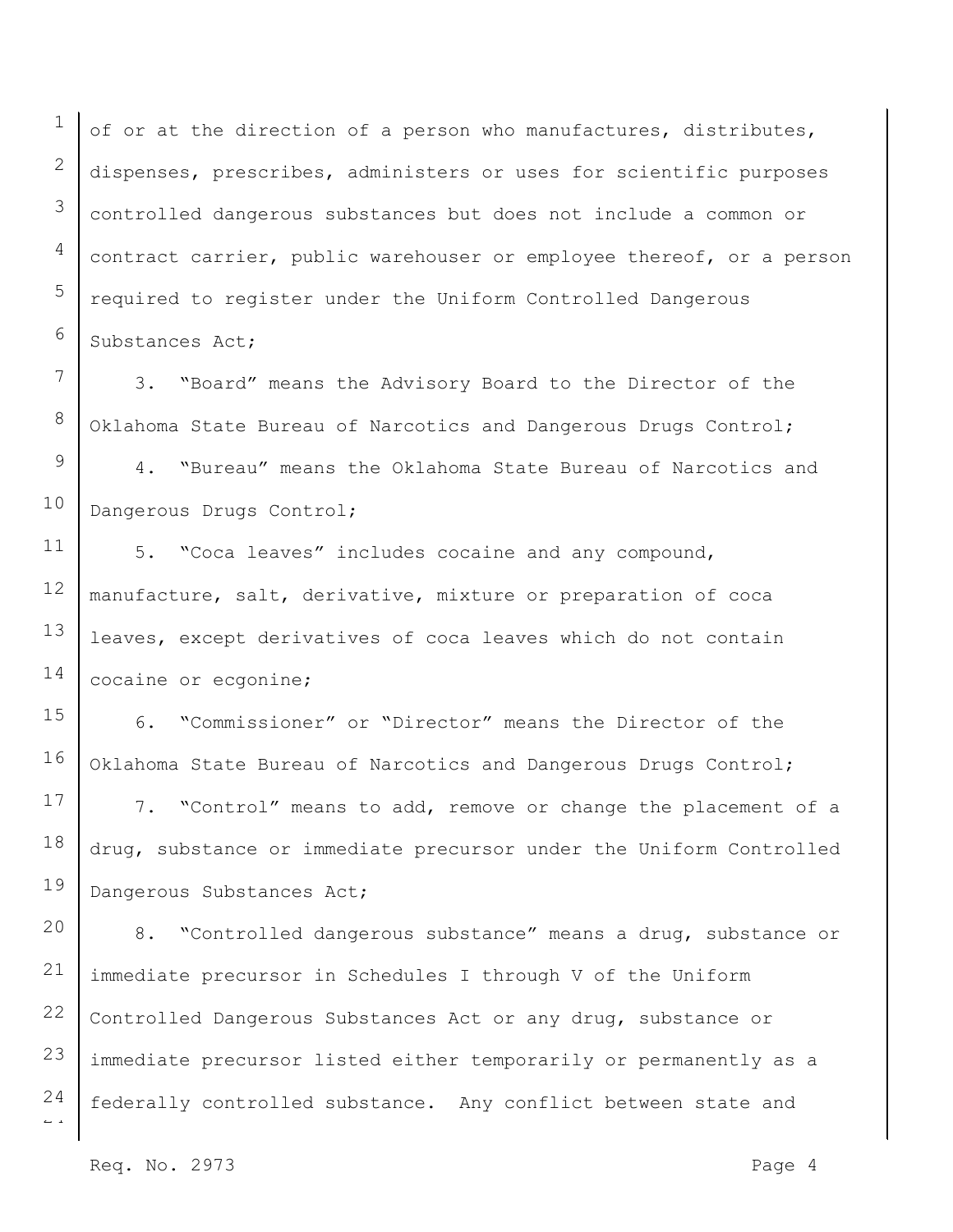federal law with regard to the particular schedule in which a substance is listed shall be resolved in favor of state law;

9. "Counterfeit substance" means a controlled substance which, or the container or labeling of which without authorization, bears the trademark, trade name or other identifying marks, imprint, number or device or any likeness thereof of a manufacturer, distributor or dispenser other than the person who in fact manufactured, distributed or dispensed the substance;

9 10 11 12 10. "Deliver" or "delivery" means the actual, constructive or attempted transfer from one person to another of a controlled dangerous substance or drug paraphernalia, whether or not there is an agency relationship;

13 14 15 16 17 18 19 11. "Dispense" means to deliver a controlled dangerous substance to an ultimate user or human research subject by or pursuant to the lawful order of a practitioner, including the prescribing, administering, packaging, labeling or compounding necessary to prepare the substance for such distribution. "Dispenser" is a practitioner who delivers a controlled dangerous substance to an ultimate user or human research subject;

20 21 12. "Distribute" means to deliver other than by administering or dispensing a controlled dangerous substance;

22 23 24 13. "Distributor" means a commercial entity engaged in the distribution or reverse distribution of narcotics and dangerous drugs and who complies with all regulations promulgated by the

 $\overline{a}$ 

1

2

3

4

5

6

7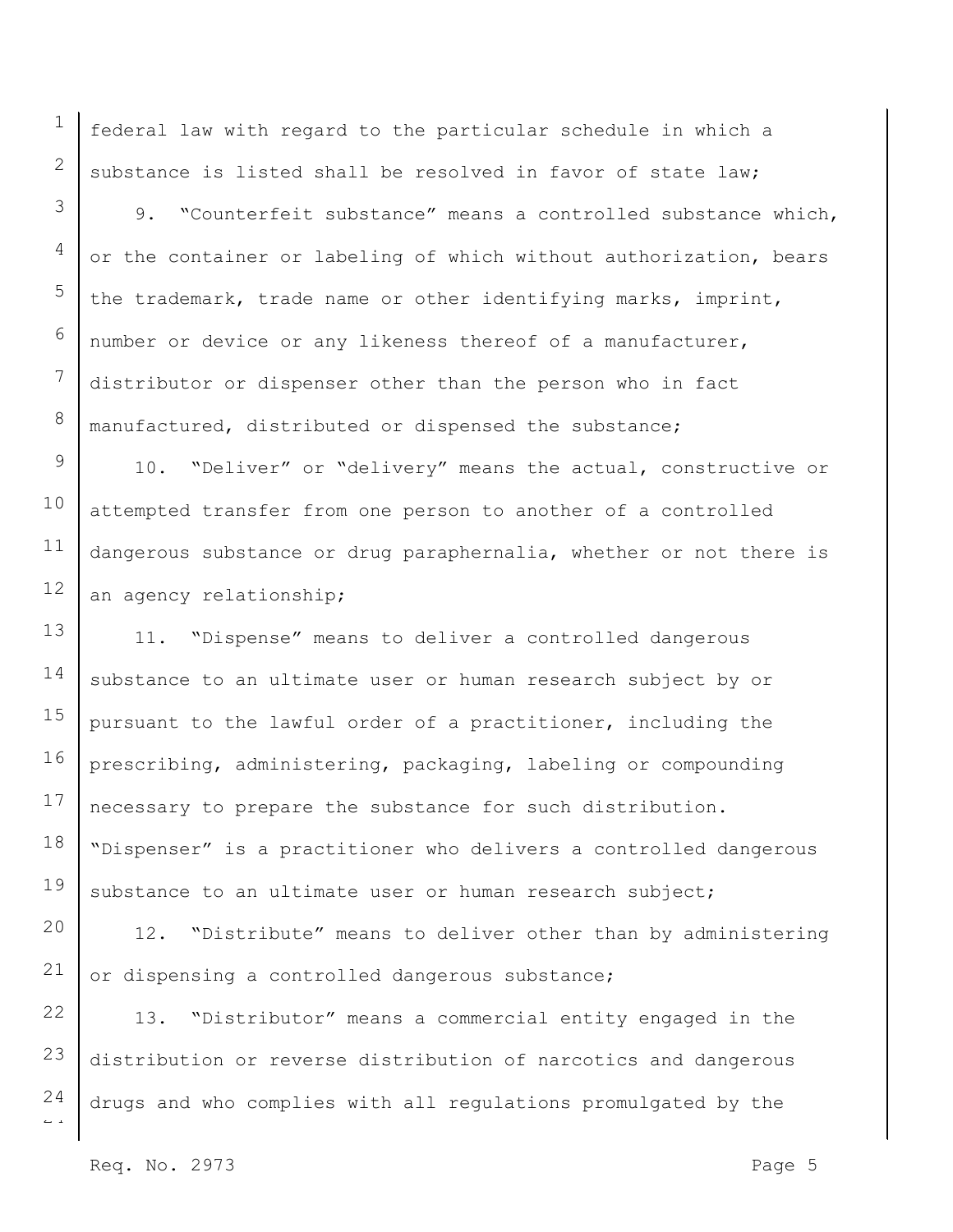$\overline{a}$ 1 2 3 4 5 6 7 8 9 10 11 12 13 14 15 16 17 18 19 20 21 22 23 24 federal Drug Enforcement Administration and the Oklahoma State Bureau of Narcotics and Dangerous Drugs Control; 14. "Drug" means articles: a. recognized in the official United States Pharmacopoeia, official Homeopathic Pharmacopoeia of the United States, or official National Formulary, or any supplement to any of them, b. intended for use in the diagnosis, cure, mitigation, treatment or prevention of disease in man or other animals, c. other than food, intended to affect the structure or any function of the body of man or other animals, and d. intended for use as a component of any article specified in this paragraph; provided, however, the term "drug" does not include devices or their components, parts or accessories; 15. "Drug-dependent person" means a person who is using a controlled dangerous substance and who is in a state of psychic or physical dependence, or both, arising from administration of that controlled dangerous substance on a continuous basis. Drug dependence is characterized by behavioral and other responses which include a strong compulsion to take the substance on a continuous basis in order to experience its psychic effects, or to avoid the discomfort of its absence;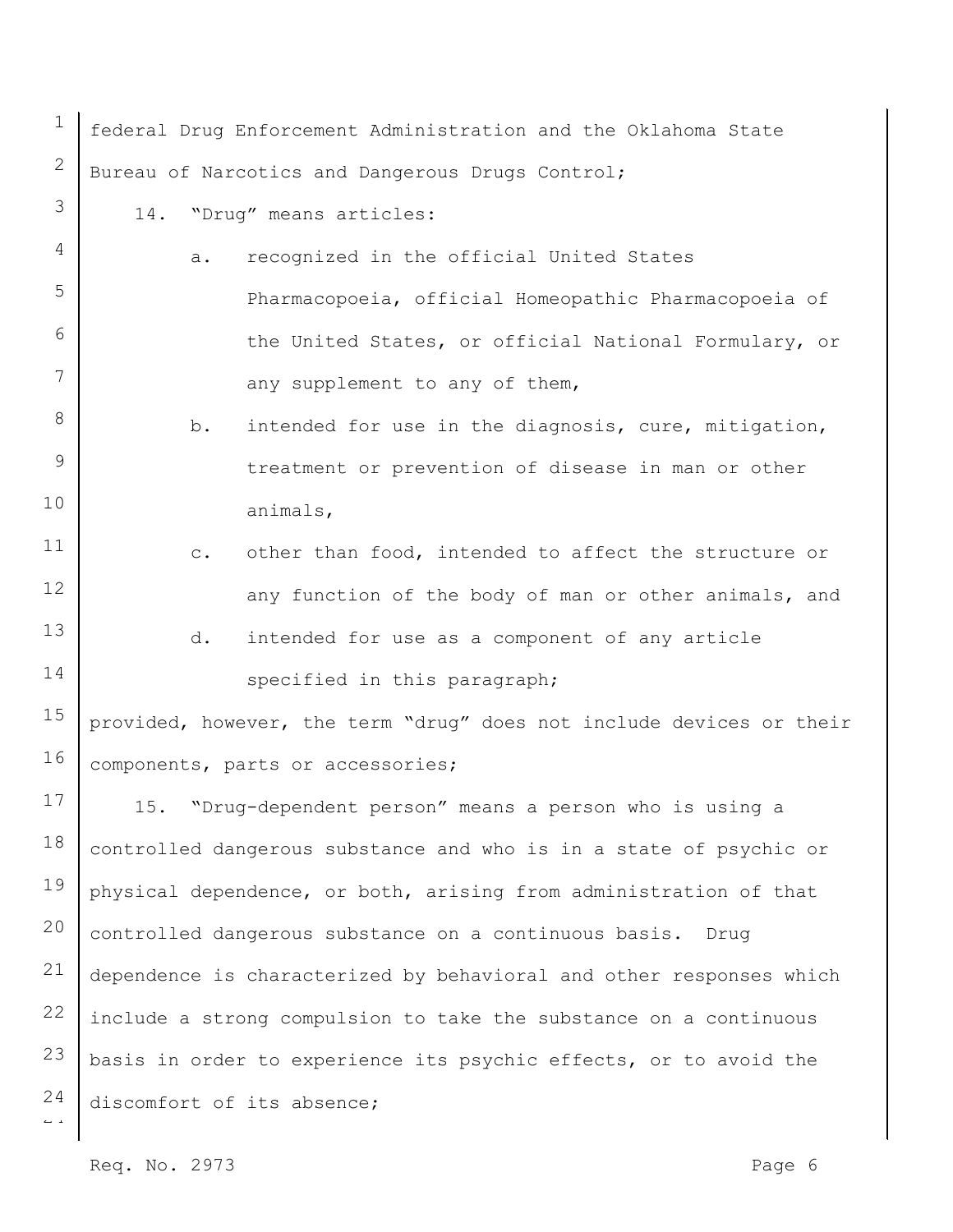1 2 3 4 5 16. "Home care agency" means any sole proprietorship, partnership, association, corporation, or other organization which administers, offers, or provides home care services, for a fee or pursuant to a contract for such services, to clients in their place of residence;

6 7 8 9 10 11 12 13 14 15 16 17 18 19 20 21 22 17. "Home care services" means skilled or personal care services provided to clients in their place of residence for a fee; 18. "Hospice" means a centrally administered, nonprofit or profit, medically directed, nurse-coordinated program which provides a continuum of home and inpatient care for the terminally ill patient and the patient's family. Such term shall also include a centrally administered, nonprofit or profit, medically directed, nurse-coordinated program if such program is licensed pursuant to the provisions of the Uniform Controlled Dangerous Substances Act. A hospice program offers palliative and supportive care to meet the special needs arising out of the physical, emotional and spiritual stresses which are experienced during the final stages of illness and during dying and bereavement. This care is available twentyfour (24) hours a day, seven (7) days a week, and is provided on the basis of need, regardless of ability to pay. "Class A" Hospice refers to Medicare certified hospices. "Class B" refers to all other providers of hospice services;

23 24 19. "Imitation controlled substance" means a substance that is not a controlled dangerous substance, which by dosage unit

 $\overline{a}$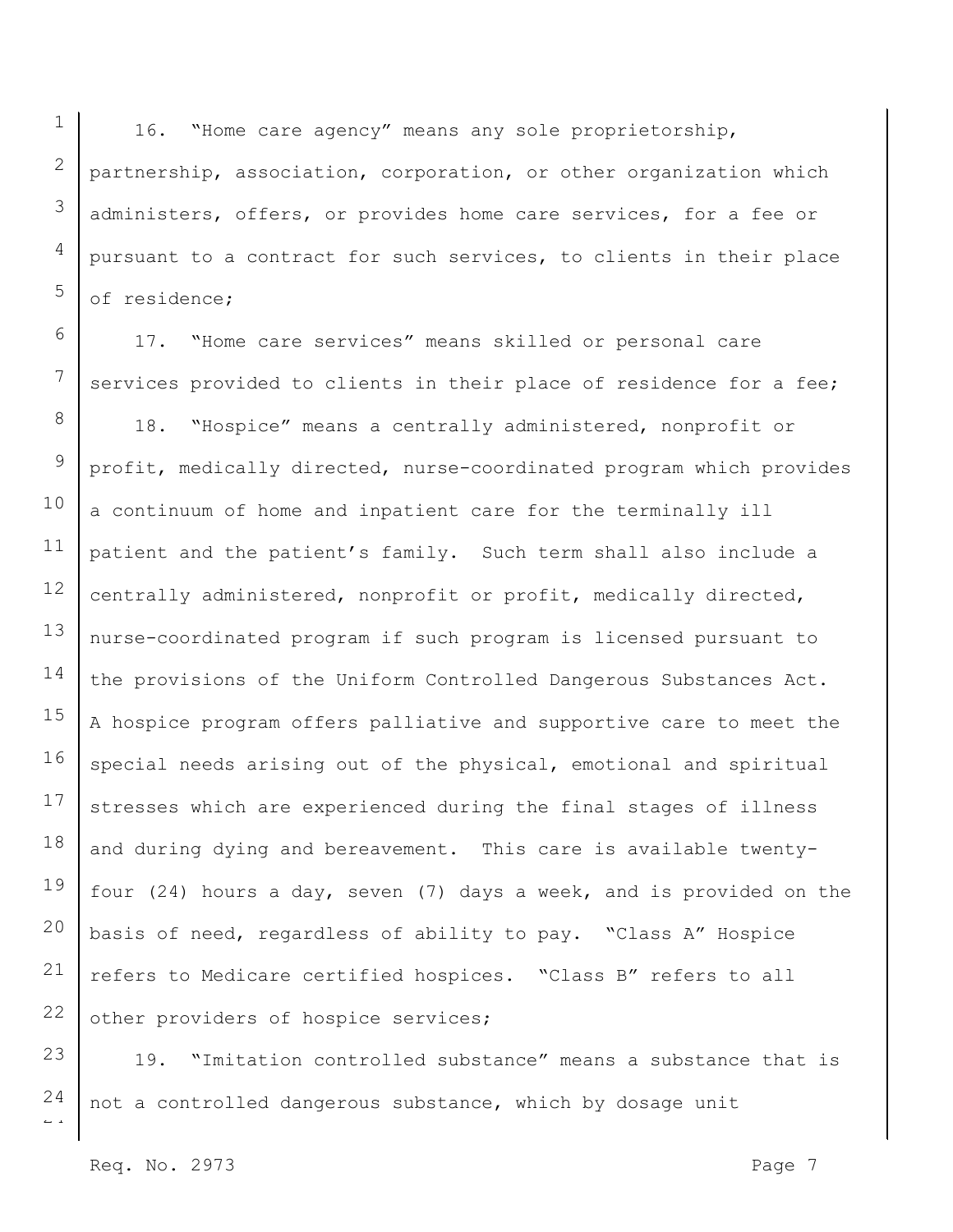1 2 3 4 5 6 7 8 9 appearance, color, shape, size, markings or by representations made, would lead a reasonable person to believe that the substance is a controlled dangerous substance. In the event the appearance of the dosage unit is not reasonably sufficient to establish that the substance is an "imitation controlled substance", the court or authority concerned should consider, in addition to all other factors, the following factors as related to "representations made" in determining whether the substance is an "imitation controlled substance":

- a. statements made by an owner or by any other person in control of the substance concerning the nature of the substance, or its use or effect,
- 13 14 b. statements made to the recipient that the substance may be resold for inordinate profit,
- 15 16 c. whether the substance is packaged in a manner normally used for illicit controlled substances,
	- d. evasive tactics or actions utilized by the owner or person in control of the substance to avoid detection by law enforcement authorities,
- 20 21 22 23 e. prior convictions, if any, of an owner, or any other person in control of the object, under state or federal law related to controlled substances or fraud, and
- $\overline{a}$ 24

10

11

12

17

18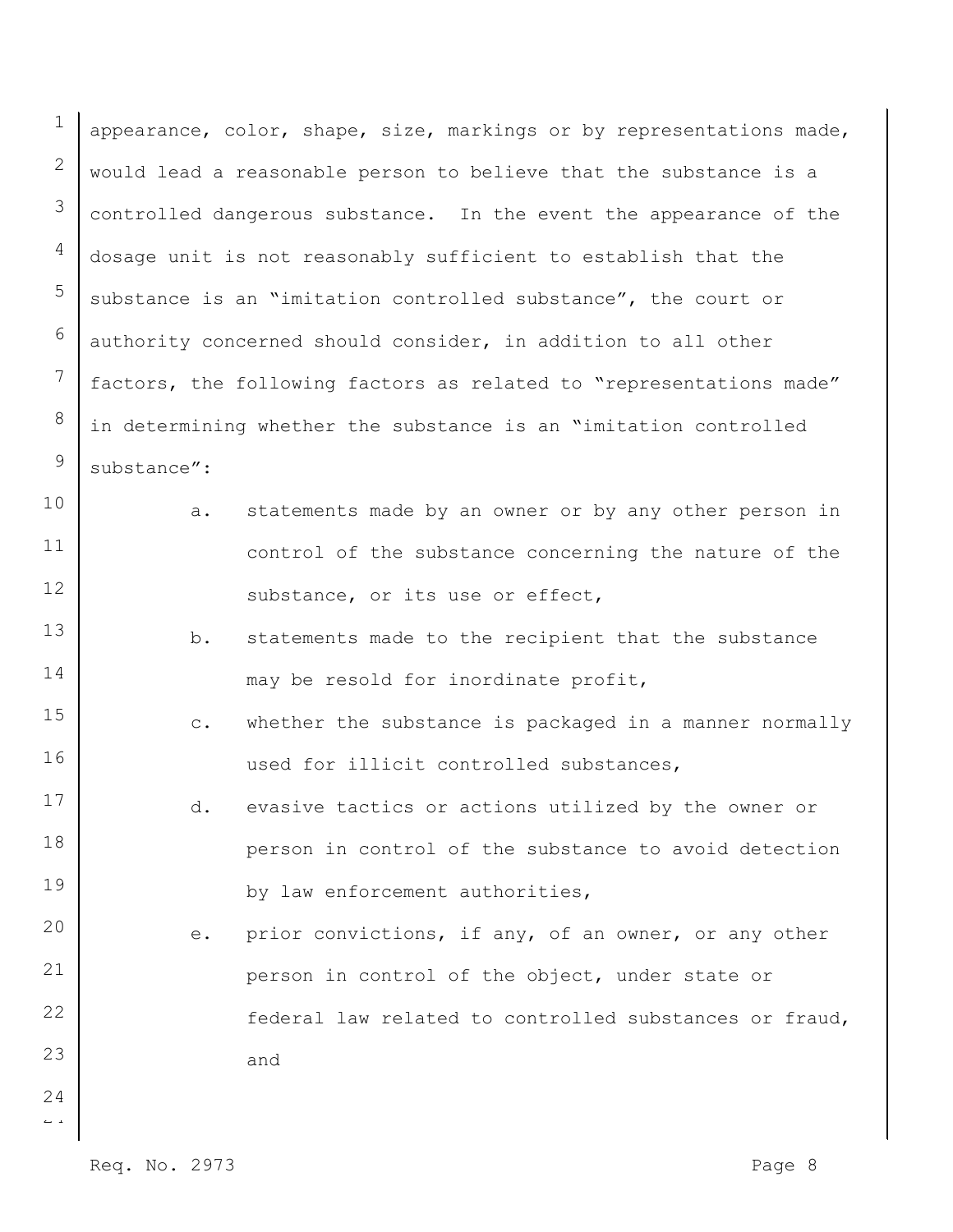f. the proximity of the substances to controlled dangerous substances;

20. "Immediate precursor" means a substance which the Director has found to be and by regulation designates as being the principal compound commonly used or produced primarily for use, and which is an immediate chemical intermediary used, or likely to be used, in the manufacture of a controlled dangerous substance, the control of which is necessary to prevent, curtail or limit such manufacture;

21. "Laboratory" means a laboratory approved by the Director as proper to be entrusted with the custody of controlled dangerous substances and the use of controlled dangerous substances for scientific and medical purposes and for purposes of instruction;

14 15 16 17 18 19 20 21 22. "Manufacture" means the production, preparation, propagation, compounding or processing of a controlled dangerous substance, either directly or indirectly by extraction from substances of natural or synthetic origin, or independently by means of chemical synthesis or by a combination of extraction and chemical synthesis. "Manufacturer" includes any person who packages, repackages or labels any container of any controlled dangerous substance, except practitioners who dispense or compound prescription orders for delivery to the ultimate consumer;

 $\overline{a}$ 22 23 24 23. "Marijuana" means all parts of the plant Cannabis sativa L., whether growing or not; the seeds thereof; the resin extracted from any part of such plant; and every compound, manufacture, salt,

1

2

3

4

5

6

7

8

9

10

11

12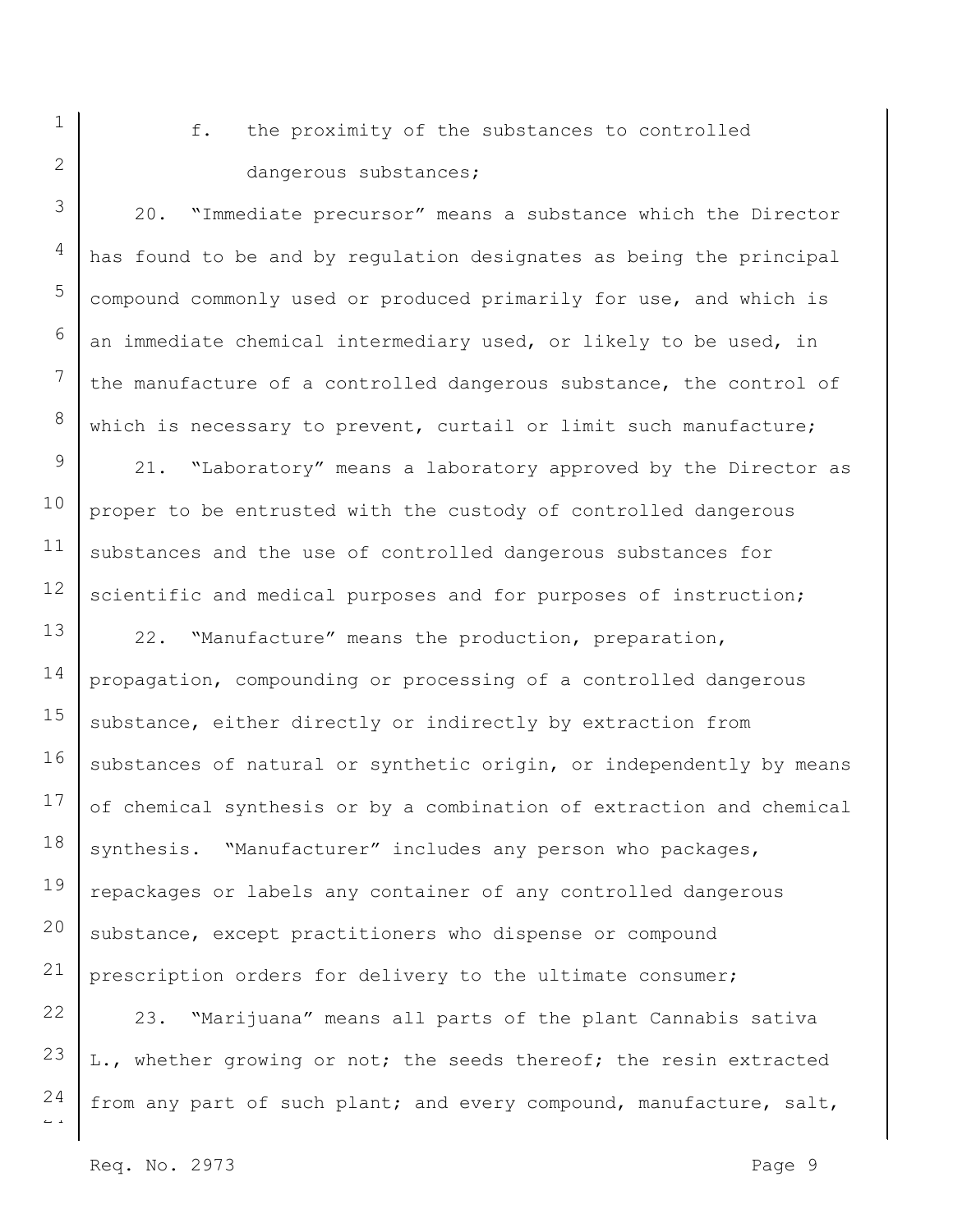| 1                              |                | derivative, mixture or preparation of such plant, its seeds or |
|--------------------------------|----------------|----------------------------------------------------------------|
| 2                              |                | resin, but shall not include:                                  |
| 3                              | a.             | the mature stalks of such plant or fiber produced from         |
| 4                              |                | such stalks,                                                   |
| 5                              | b.             | oil or cake made from the seeds of such plant,                 |
| 6                              |                | including cannabidiol derived from the seeds of the            |
| 7                              |                | marijuana plant,                                               |
| 8                              | $\mathtt{C}$ . | any other compound, manufacture, salt, derivative,             |
| 9                              |                | mixture or preparation of such mature stalks (except           |
| 10                             |                | the resin extracted therefrom), including cannabidiol          |
| 11                             |                | derived from mature stalks, fiber, oil or cake,                |
| 12                             | d.             | the sterilized seed of such plant which is incapable           |
| 13                             |                | of germination,                                                |
| 14                             | е.             | for any person participating in a clinical trial to            |
| 15                             |                | administer cannabidiol for the treatment of severe             |
| 16                             |                | forms of epilepsy pursuant to Section 2-802 of this            |
| 17                             |                | title, a drug or substance approved by the federal             |
| 18                             |                | Food and Drug Administration for use by those                  |
| 19                             |                | participants,                                                  |
| 20                             | f.             | for any person or the parents, legal guardians or              |
| 21                             |                | caretakers of the person who have received a written           |
| 22                             |                | certification from a physician licensed in this state          |
| 23                             |                | that the person has been diagnosed by a physician as           |
| 24<br>$\leftharpoonup$ $\lnot$ |                | having Lennox-Gastaut Syndrome, Dravet Syndrome, also          |
|                                |                |                                                                |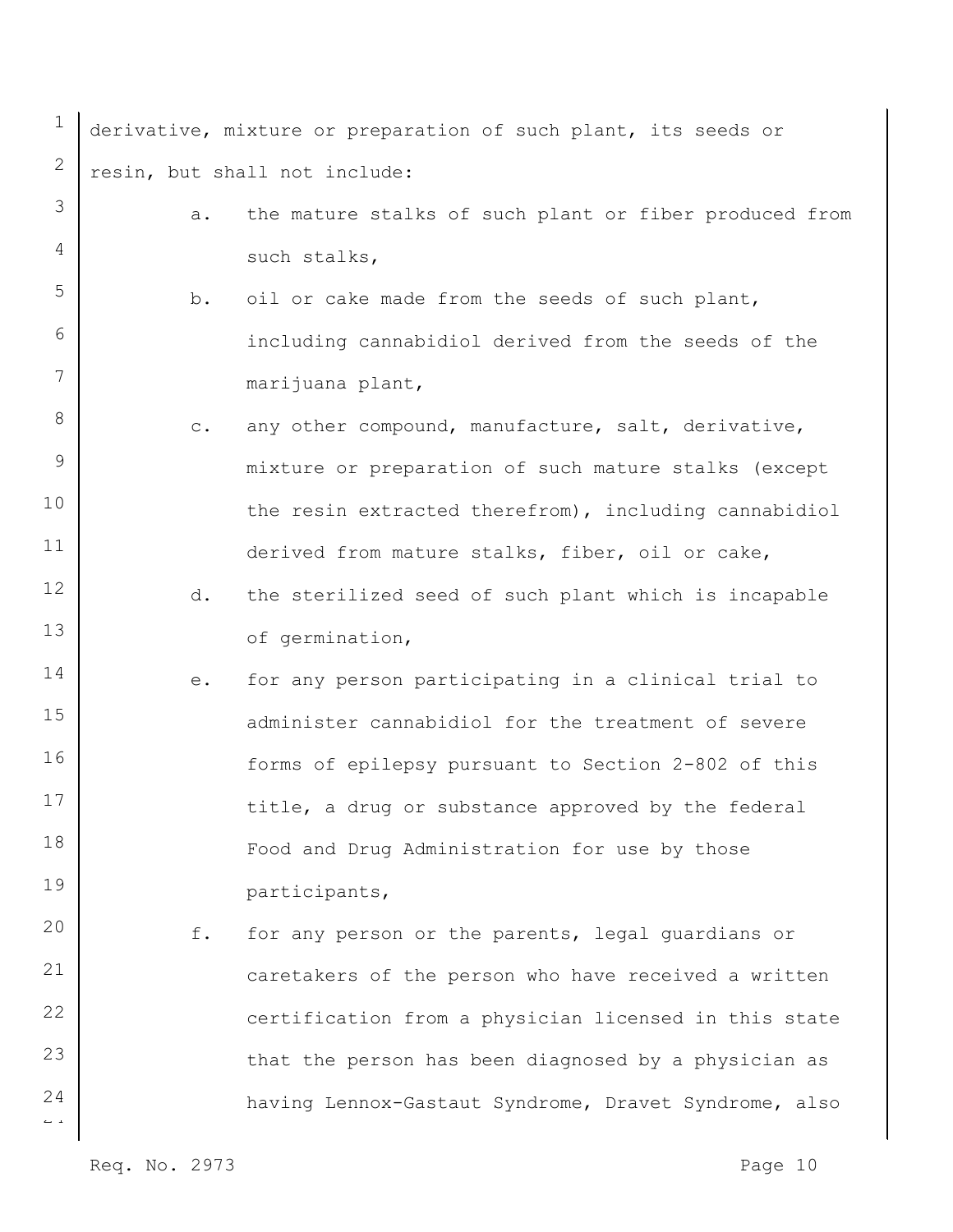known as Severe Myoclonic Epilepsy of Infancy, or any other severe form of epilepsy that is not adequately treated by traditional medical therapies, spasticity due to multiple sclerosis or due to paraplegia, intractable nausea and vomiting, appetite stimulation with chronic wasting diseases, the substance cannabidiol, a nonpsychoactive cannabinoid, found in the plant Cannabis sativa L. or any other preparation thereof, that has a tetrahydrocannabinol concentration of not more than three-tenths of one percent (0.3%) and that is delivered to the patient in the form of a liquid,

- g. any federal Food and Drug Administration-approved cannabidiol drug or substance, or
- 15 16 17 18 19 20 21 22 h. industrial hemp, from the plant Cannabis sativa L. and any part of such plant, whether growing or not, with a delta-9 tetrahydrocannabinol concentration of not more than three-tenths of one percent (0.3%) on a dry weight basis which shall not be grown anywhere in the State of Oklahoma but may be shipped to Oklahoma pursuant to the provisions of subparagraph e or f of this paragraph;

23 24 24. "Medical purpose" means an intention to utilize a controlled dangerous substance for physical or mental treatment, for

 $\overline{a}$ 

1

2

3

4

5

6

7

8

9

10

11

12

13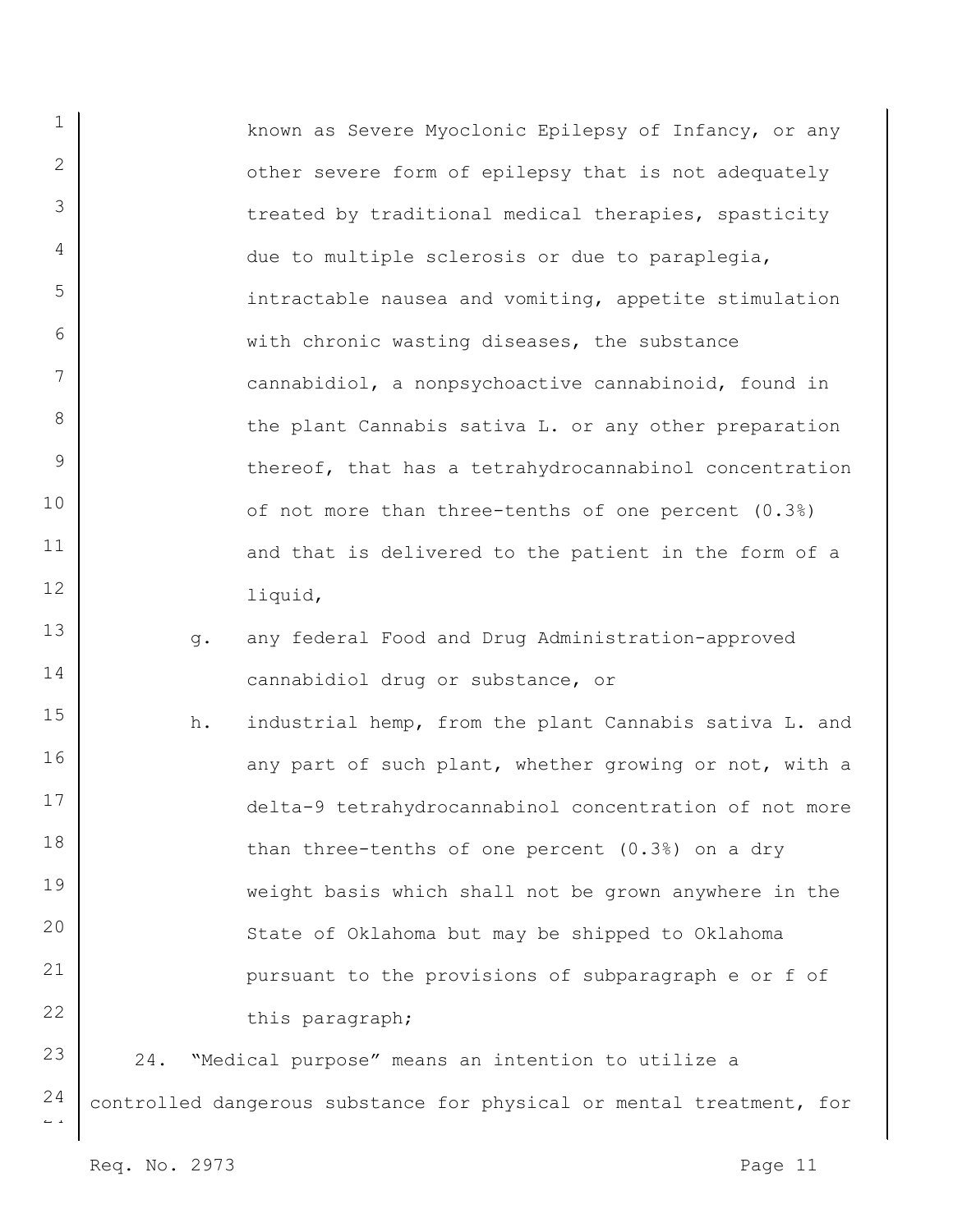diagnosis, or for the prevention of a disease condition not in violation of any state or federal law and not for the purpose of satisfying physiological or psychological dependence or other abuse;

4 5 6 7 8 9 10 11 12 25. "Mid-level practitioner" means an Advanced Practice Registered Nurse as defined and within parameters specified in Section 567.3a of Title 59 of the Oklahoma Statutes, or a certified animal euthanasia technician as defined in Section 698.2 of Title 59 of the Oklahoma Statutes, or an animal control officer registered by the Oklahoma State Bureau of Narcotics and Dangerous Drugs Control under subsection B of Section 2-301 of this title within the parameters of such officer's duty under Sections 501 through 508 of Title 4 of the Oklahoma Statutes;

13 14 15 16 26. "Narcotic drug" means any of the following, whether produced directly or indirectly by extraction from substances of vegetable origin, or independently by means of chemical synthesis, or by a combination of extraction and chemical synthesis:

- 17 18 19 20 21 22 23 a. opium, coca leaves and opiates, b. a compound, manufacture, salt, derivative or preparation of opium, coca leaves or opiates, c. cocaine, its salts, optical and geometric isomers, and salts of isomers, d. ecgonine, its derivatives, their salts, isomers and salts of isomers, and
	- Req. No. 2973 Page 12

 $\overline{a}$ 

24

1

2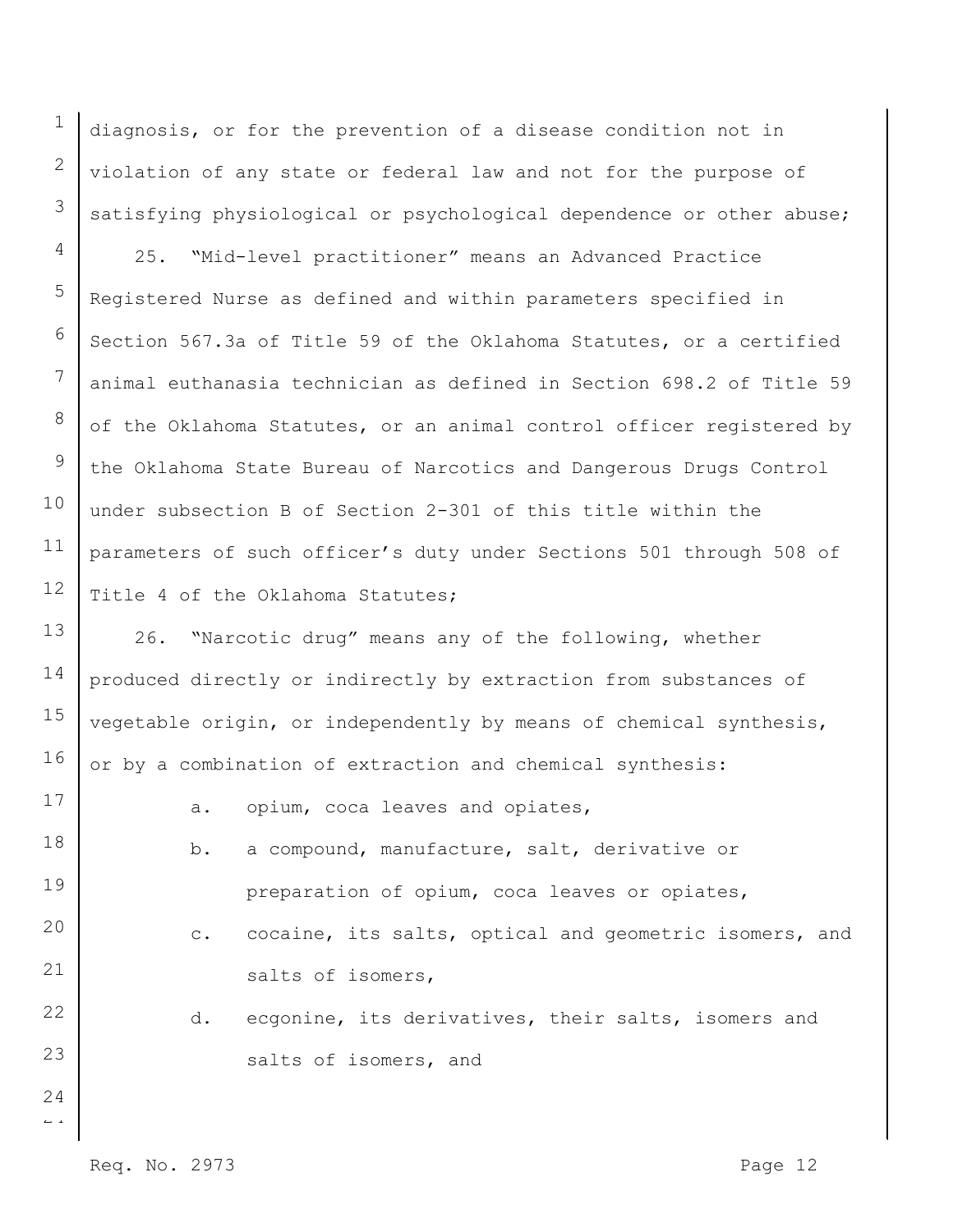e. a substance, and any compound, manufacture, salt, derivative or preparation thereof, which is chemically identical with any of the substances referred to in subparagraphs a through d of this paragraph, except that the words "narcotic drug" as used in Section 2- 101 et seq. of this title shall not include decocainized coca leaves or extracts of coca leaves, which extracts do not contain cocaine or ecgonine;

9 10 11 12 13 14 15 16 17 27. "Opiate" or "opioid" means any Schedule II, III, IV or V substance having an addiction-forming or addiction-sustaining liability similar to morphine or being capable of conversion into a drug having such addiction-forming or addiction-sustaining liability. The terms do not include, unless specifically designated as controlled under the Uniform Controlled Dangerous Substances Act, the dextrorotatory isomer of 3-methoxy-n-methyl-morphinan and its salts (dextromethorphan). The terms do include the racemic and levorotatory forms;

18 19 28. "Opium poppy" means the plant of the species Papaver somniferum L., except the seeds thereof;

 $\overline{a}$ 20 21 22 23 24 29. "Peace officer" means a police officer, sheriff, deputy sheriff, district attorney's investigator, investigator from the Office of the Attorney General, or any other person elected or appointed by law to enforce any of the criminal laws of this state or of the United States;

Req. No. 2973 Page 13

1

2

3

4

5

6

7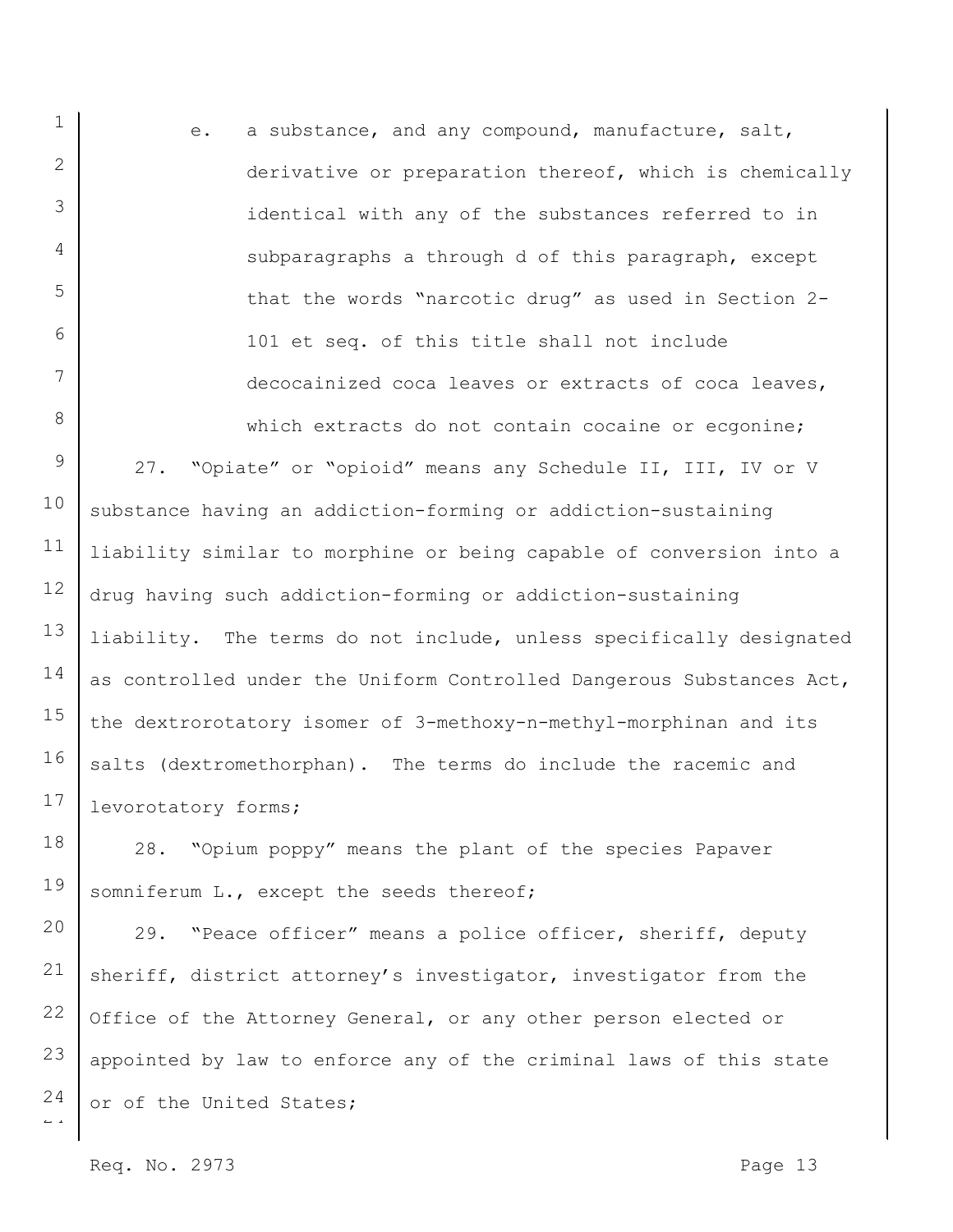| $\mathbf 1$                    | 30. "Person" means an individual, corporation, government or       |
|--------------------------------|--------------------------------------------------------------------|
| $\mathbf{2}$                   | governmental subdivision or agency, business trust, estate, trust, |
| 3                              | partnership or association, or any other legal entity;             |
| 4                              | 31. "Poppy straw" means all parts, except the seeds, of the        |
| 5                              | opium poppy, after mowing;                                         |
| 6                              | 32. "Practitioner" means:                                          |
| 7                              | a medical doctor or osteopathic physician,<br>(1)<br>a.            |
| 8                              | a dentist,<br>(2)                                                  |
| 9                              | (3)<br>a podiatrist,                                               |
| 10                             | an optometrist,<br>(4)                                             |
| 11                             | a veterinarian,<br>(5)                                             |
| 12                             | a physician assistant or Advanced Practice<br>(6)                  |
| 13                             | Registered Nurse under the supervision of a                        |
| 14                             | licensed medical doctor or osteopathic physician,                  |
| 15                             | (7)<br>a scientific investigator, or                               |
| 16                             | any other person,<br>(8)                                           |
| 17                             | licensed, registered or otherwise permitted to                     |
| 18                             | prescribe, distribute, dispense, conduct research with             |
| 19                             | respect to, use for scientific purposes or administer              |
| 20                             | a controlled dangerous substance in the course of                  |
| 21                             | professional practice or research in this state, or                |
| 22                             | a pharmacy, hospital, laboratory or other institution<br>b.        |
| 23                             | licensed, registered or otherwise permitted to                     |
| 24<br>$\mathbb{L} \rightarrow$ | distribute, dispense, conduct research with respect                |
|                                |                                                                    |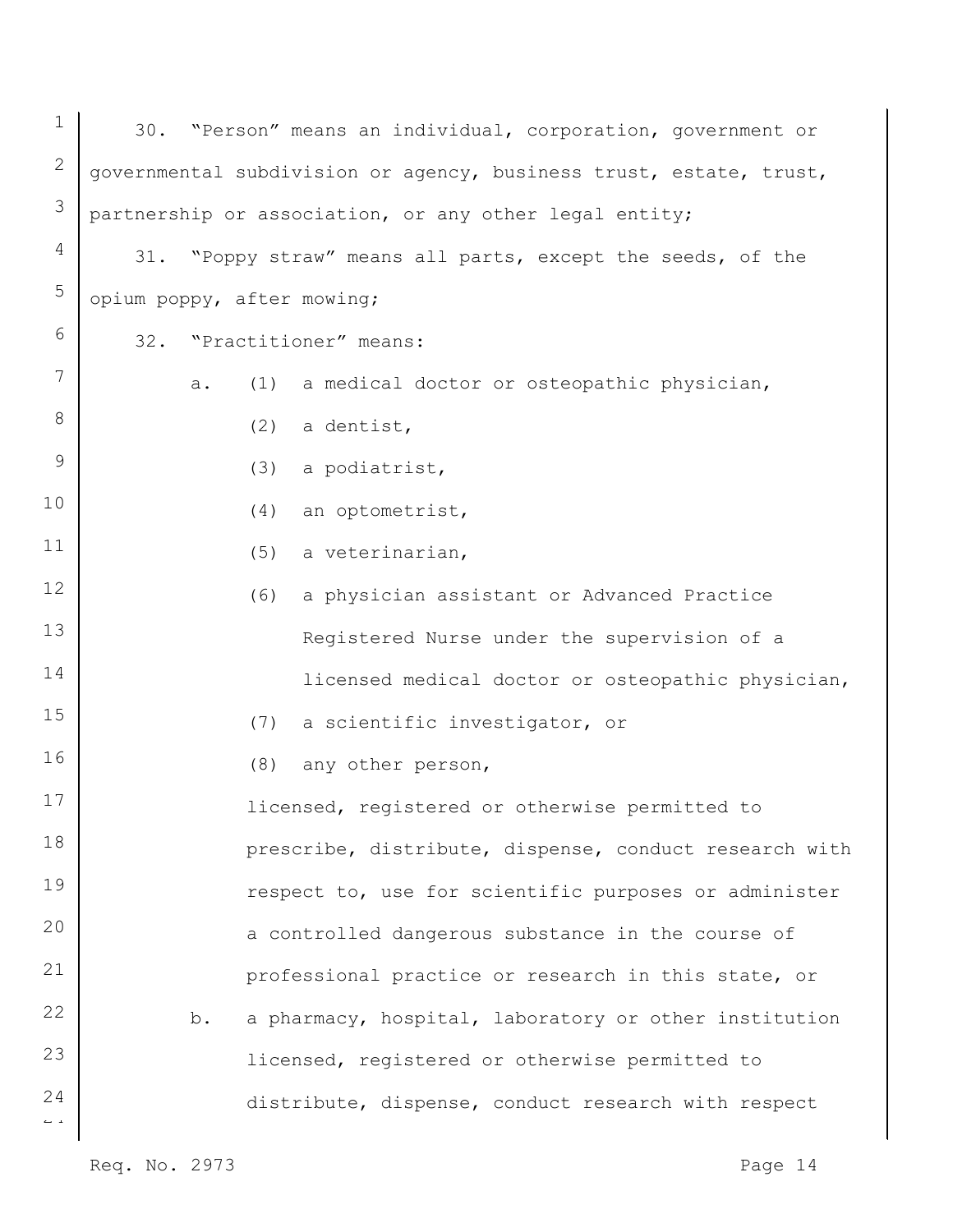1

to, use for scientific purposes or administer a controlled dangerous substance in the course of professional practice or research in this state;

33. "Production" includes the manufacture, planting, cultivation, growing or harvesting of a controlled dangerous substance;

34. "State" means the State of Oklahoma or any other state of the United States;

35. "Ultimate user" means a person who lawfully possesses a controlled dangerous substance for the person's own use or for the use of a member of the person's household or for administration to an animal owned by the person or by a member of the person's household;

17 18 19 20 21 22 36. "Drug paraphernalia" means all equipment, products and materials of any kind which are used, intended for use, or fashioned specifically for use in planting, propagating, cultivating, growing, harvesting, manufacturing, compounding, converting, producing, processing, preparing, testing, analyzing, packaging, repackaging, storing, containing, concealing, injecting, ingesting, inhaling or otherwise introducing into the human body, a controlled dangerous substance in violation of the Uniform Controlled Dangerous Substances Act including, but not limited to:

23 24

 $\overline{a}$ 

a. kits used, intended for use, or fashioned specifically for use in planting, propagating, cultivating, growing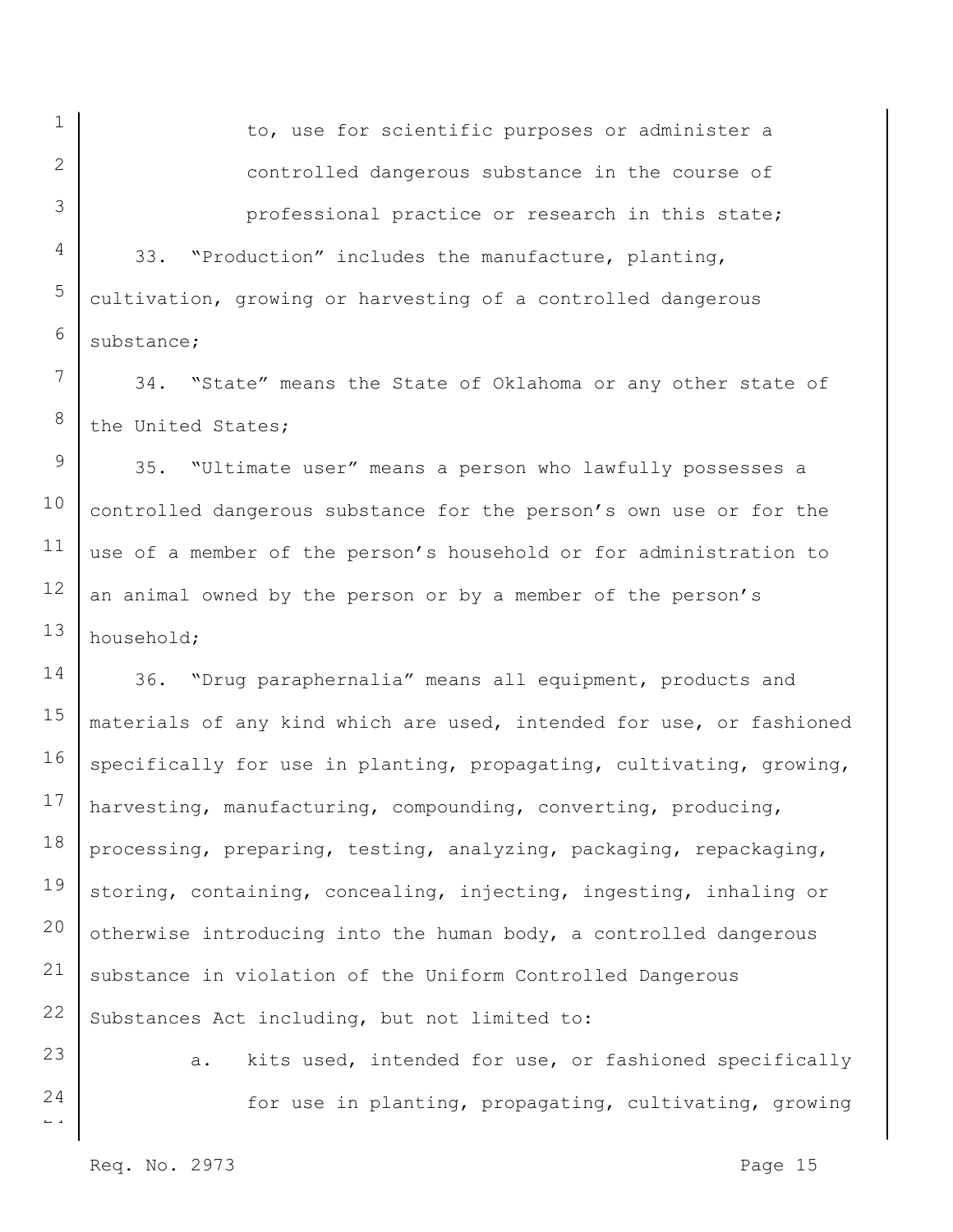| $\mathbf 1$ |           | or harvesting of any species of plant which is a       |
|-------------|-----------|--------------------------------------------------------|
| 2           |           | controlled dangerous substance or from which a         |
| 3           |           | controlled dangerous substance can be derived,         |
| 4           | b.        | kits used, intended for use, or fashioned specifically |
| 5           |           | for use in manufacturing, compounding, converting,     |
| 6           |           | producing, processing or preparing controlled          |
| 7           |           | dangerous substances,                                  |
| 8           | $\circ$ . | isomerization devices used, intended for use, or       |
| 9           |           | fashioned specifically for use in increasing the       |
| 10          |           | potency of any species of plant which is a controlled  |
| 11          |           | dangerous substance,                                   |
| 12          | d.        | testing equipment used, intended for use, or fashioned |
| 13          |           | specifically for use in identifying, or in analyzing   |
| 14          |           | the strength, effectiveness or purity of controlled    |
| 15          |           | dangerous substances,                                  |
| 16          | е.        | scales and balances used, intended for use, or         |
| 17          |           | fashioned specifically for use in weighing or          |
| 18          |           | measuring controlled dangerous substances,             |
| 19          | f.        | diluents and adulterants, such as quinine              |
| 20          |           | hydrochloride, mannitol, mannite, dextrose and         |
| 21          |           | lactose, used, intended for use, or fashioned          |
| 22          |           | specifically for use in cutting controlled dangerous   |
| 23          |           | substances,                                            |
| 24          |           |                                                        |

Req. No. 2973 Page 16

 $\sim$   $\sim$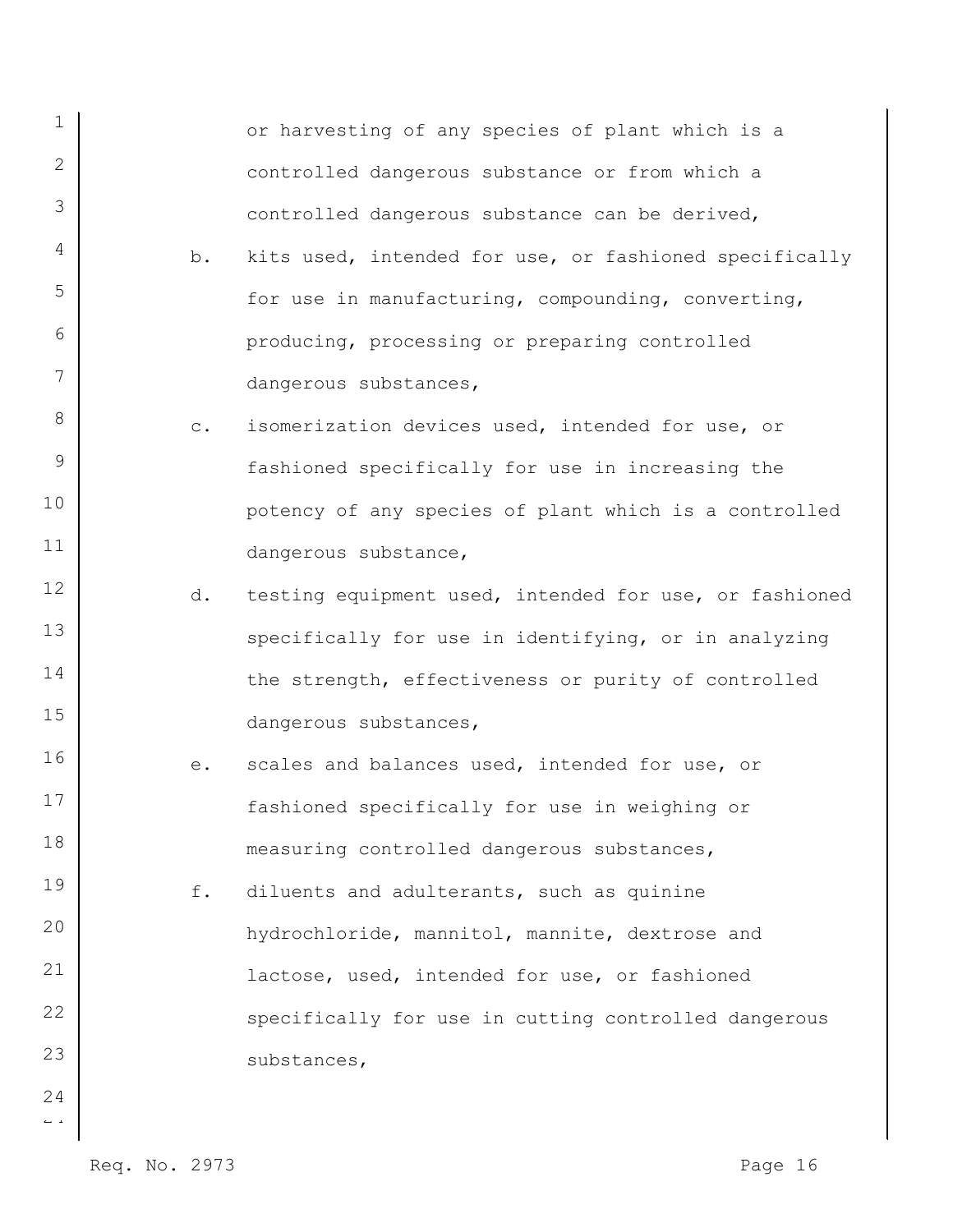- 1 2 3 4 g. separation gins and sifters used, intended for use, or fashioned specifically for use in removing twigs and seeds from, or in otherwise cleaning or refining, marijuana,
	- h. blenders, bowls, containers, spoons and mixing devices used, intended for use, or fashioned specifically for use in compounding controlled dangerous substances,
- 8 9 10 11 i. capsules, balloons, envelopes and other containers used, intended for use, or fashioned specifically for use in packaging small quantities of controlled dangerous substances,
	- j. containers and other objects used, intended for use, or fashioned specifically for use in parenterally injecting controlled dangerous substances into the human body,
- 16 17 18 19 20 21 22 23 k. hypodermic syringes, needles and other objects used, intended for use, or fashioned specifically for use in parenterally injecting controlled dangerous substances into the human body; provided, that such hypodermic syringes, needles and other objects distributed, stored or received by a syringe access program pursuant to Section 1 of this act and in accordance with federal law and regulation shall not be
- $\overline{a}$ 24

6

7

12

13

14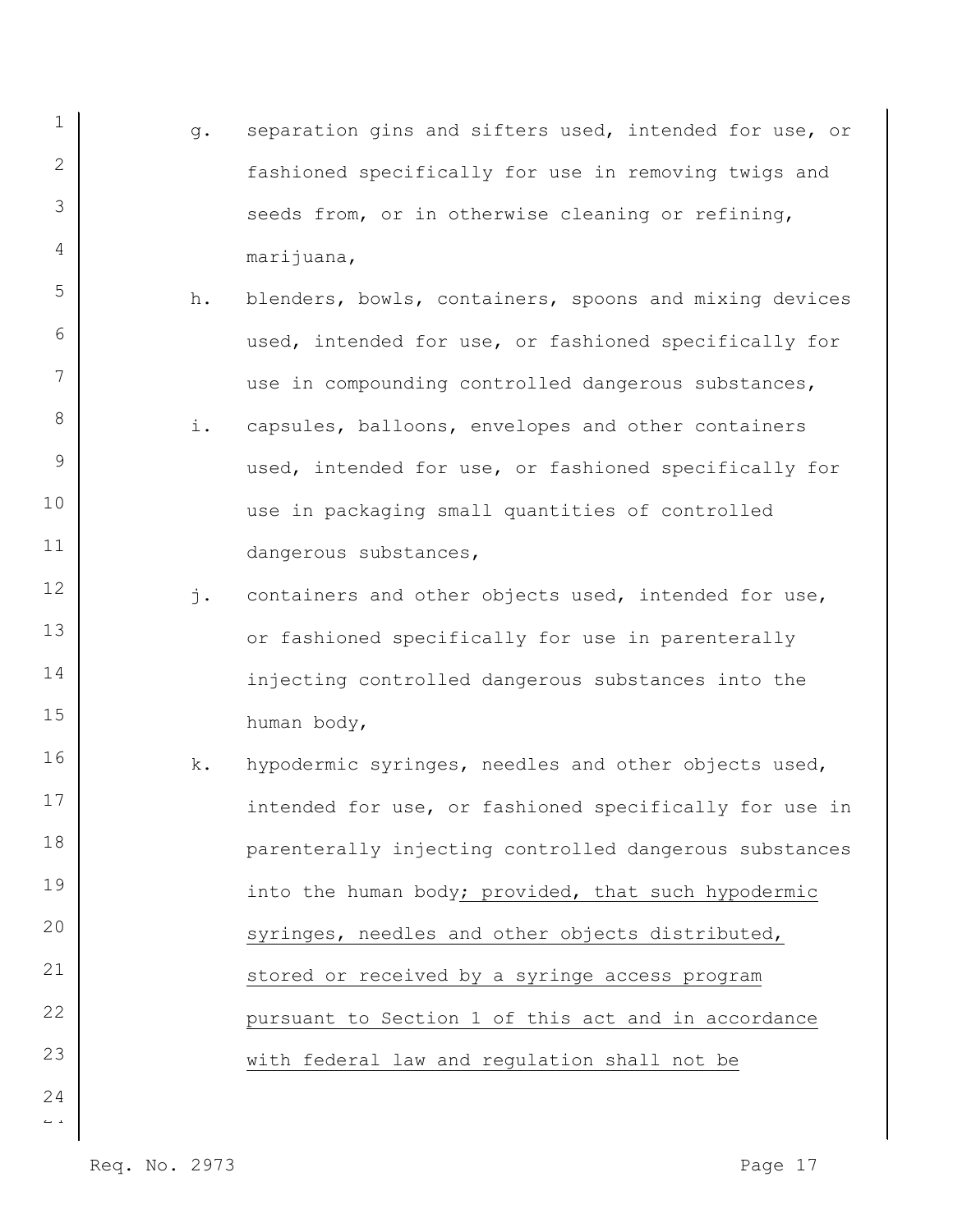| 1                              |    |      | considered drug paraphernalia for purposes of the    |
|--------------------------------|----|------|------------------------------------------------------|
| $\mathbf{2}$                   |    |      | Uniform Controlled Dangerous Substances Act,         |
| 3                              | 1. |      | objects used, intended for use, or fashioned         |
| 4                              |    |      | specifically for use in ingesting, inhaling or       |
| 5                              |    |      | otherwise introducing marijuana, cocaine, hashish or |
| 6                              |    |      | hashish oil into the human body, such as:            |
| 7                              |    |      | (1) metal, wooden, acrylic, glass, stone, plastic or |
| 8                              |    |      | ceramic pipes with or without screens, permanent     |
| 9                              |    |      | screens, hashish heads or punctured metal bowls,     |
| 10                             |    | (2)  | water pipes,                                         |
| 11                             |    | (3)  | carburetion tubes and devices,                       |
| 12                             |    | (4)  | smoking and carburetion masks,                       |
| 13                             |    | (5)  | roach clips, meaning objects used to hold burning    |
| 14                             |    |      | material, such as a marijuana cigarette, that has    |
| 15                             |    |      | become too small or too short to be held in the      |
| 16                             |    |      | hand,                                                |
| 17                             |    | (6)  | miniature cocaine spoons and cocaine vials,          |
| 18                             |    | (7)  | chamber pipes,                                       |
| 19                             |    | (8)  | carburetor pipes,                                    |
| 20                             |    | (9)  | electric pipes,                                      |
| 21                             |    | (10) | air-driven pipes,                                    |
| 22                             |    | (11) | chillums,                                            |
| 23                             |    | (12) | bongs, or                                            |
| 24<br>$\mathbb{L} \rightarrow$ |    | (13) | ice pipes or chillers,                               |
|                                |    |      |                                                      |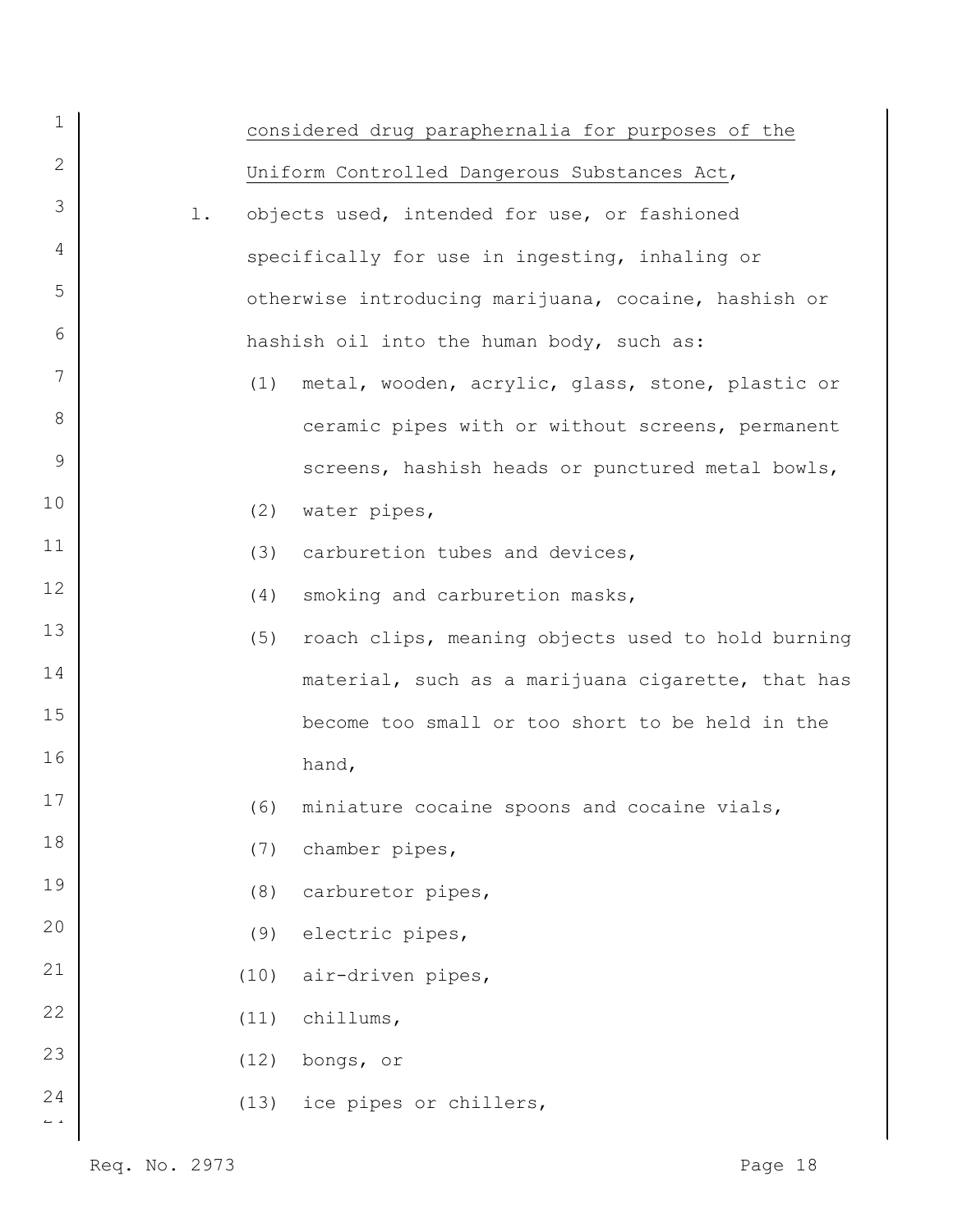m. all hidden or novelty pipes, and

n. any pipe that has a tobacco bowl or chamber of less than one-half (1/2) inch in diameter in which there is any detectable residue of any controlled dangerous substance as defined in this section or any other

 $\overline{a}$ 6 7 8 9 10 11 12 13 14 15 16 17 18 19 20 21 22 23 24 substances not legal for possession or use; provided, however, the term "drug paraphernalia" shall not include separation gins intended for use in preparing tea or spice, clamps used for constructing electrical equipment, water pipes designed for ornamentation in which no detectable amount of an illegal substance is found or pipes designed and used solely for smoking tobacco, traditional pipes of an American Indian tribal religious ceremony, or antique pipes that are thirty (30) years of age or older; 37. a. "Synthetic controlled substance" means a substance: (1) the chemical structure of which is substantially similar to the chemical structure of a controlled dangerous substance in Schedule I or II, (2) which has a stimulant, depressant, or hallucinogenic effect on the central nervous system that is substantially similar to or greater than the stimulant, depressant or hallucinogenic effect on the central nervous system of a controlled dangerous substance in Schedule I or II, or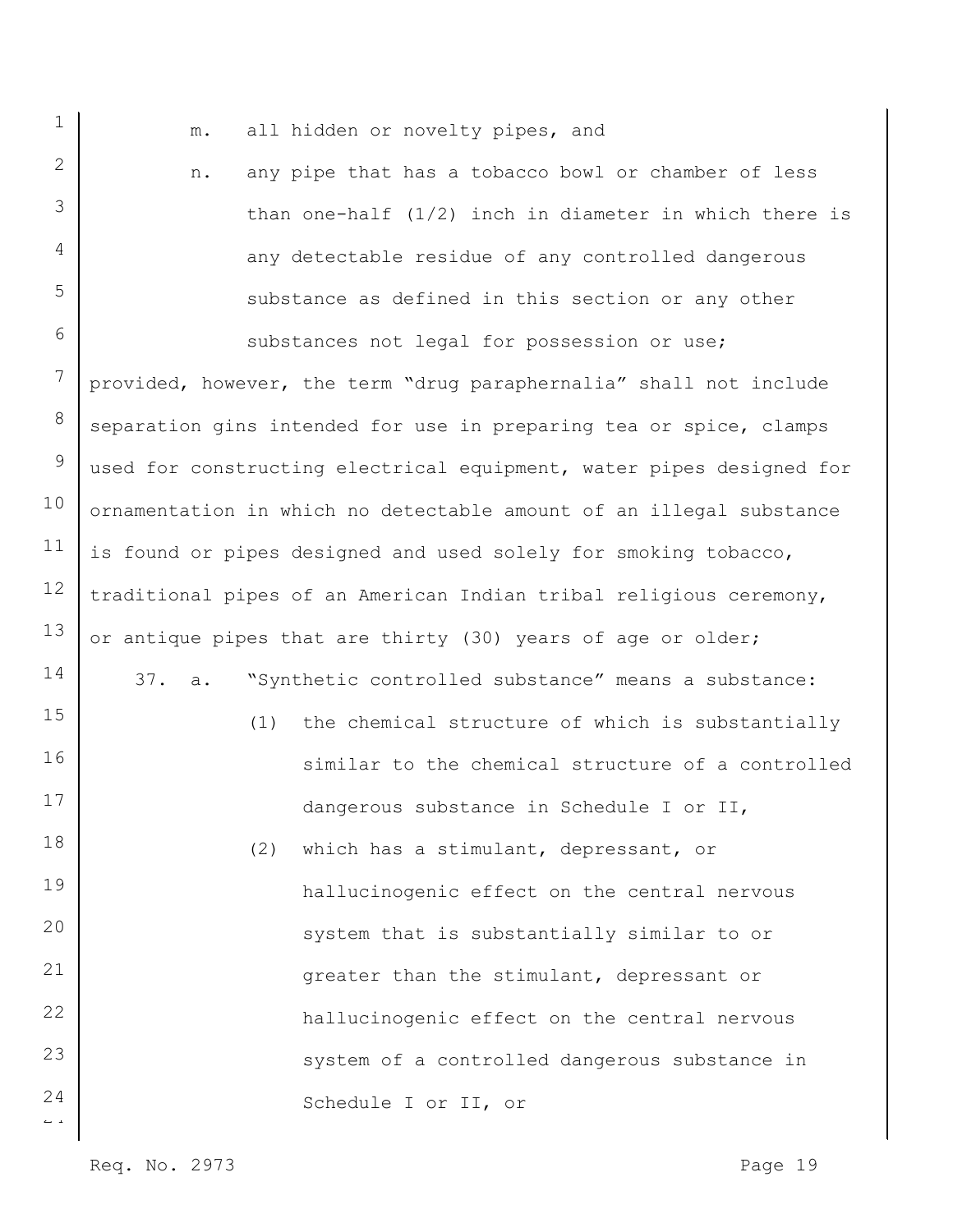| $\mathbf 1$          |                | (3) | with respect to a particular person, which such       |
|----------------------|----------------|-----|-------------------------------------------------------|
| 2                    |                |     | person represents or intends to have a stimulant,     |
| 3                    |                |     | depressant, or hallucinogenic effect on the           |
| 4                    |                |     | central nervous system that is substantially          |
| 5                    |                |     | similar to or greater than the stimulant,             |
| 6                    |                |     | depressant, or hallucinogenic effect on the           |
| $7\overline{ }$      |                |     | central nervous system of a controlled dangerous      |
| 8                    |                |     | substance in Schedule I or II.                        |
| 9                    | b.             |     | The designation of gamma butyrolactone or any other   |
| 10                   |                |     | chemical as a precursor, pursuant to Section 2-322 of |
| 11                   |                |     | this title, does not preclude a finding pursuant to   |
| 12                   |                |     | subparagraph a of this paragraph that the chemical is |
| 13                   |                |     | a synthetic controlled substance.                     |
| 14                   | $\mathtt{C}$ . |     | "Synthetic controlled substance" does not include:    |
| 15                   |                | (1) | a controlled dangerous substance,                     |
| 16                   |                | (2) | any substance for which there is an approved new      |
| 17                   |                |     | drug application,                                     |
| 18                   |                | (3) | with respect to a particular person any               |
| 19                   |                |     | substance, if an exemption is in effect for           |
| 20                   |                |     | investigational use, for that person under the        |
| 21                   |                |     | provisions of Section 505 of the Federal Food,        |
| 22                   |                |     | Drug and Cosmetic Act, Title 21 of the United         |
| 23                   |                |     | States Code, Section 355, to the extent conduct       |
| 24                   |                |     |                                                       |
| $\leftarrow$ $\lnot$ |                |     |                                                       |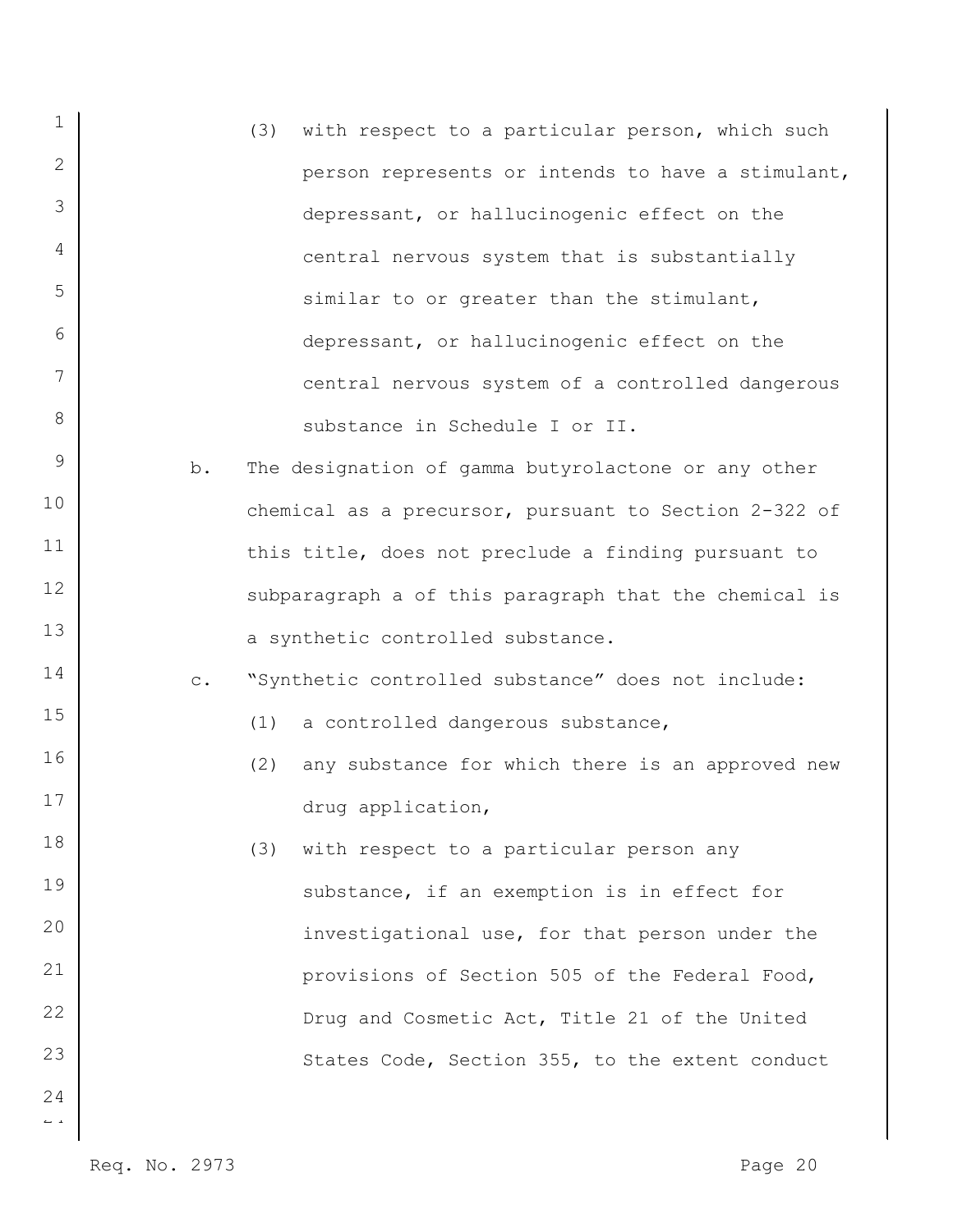| $\mathbf{1}$   | with respect to such substance is pursuant to                       |
|----------------|---------------------------------------------------------------------|
| 2              | such exemption, or                                                  |
| 3              | (4)<br>any substance to the extent not intended for                 |
| $\overline{4}$ | human consumption before such an exemption takes                    |
| 5              | effect with respect to that substance.                              |
| 6              | d.<br>Prima facie evidence that a substance containing              |
| 7              | salvia divinorum has been enhanced, concentrated or                 |
| 8              | chemically or physically altered shall give rise to a               |
| 9              | rebuttable presumption that the substance is a                      |
| 10             | synthetic controlled substance;                                     |
| 11             | 38. "Tetrahydrocannabinols" means all substances that have been     |
| 12             | chemically synthesized to emulate the tetrahydrocannabinols of      |
| 13             | marijuana;                                                          |
| 14             | 39. "Isomer" means the optical isomer, except as used in            |
| 15             | subsections C and F of Section 2-204 of this title and paragraph 4  |
| 16             | of subsection A of Section 2-206 of this title. As used in          |
| 17             | subsections C and F of Section 2-204 of this title, "isomer" means  |
| 18             | the optical, positional or geometric isomer. As used in paragraph 4 |
| 19             | of subsection A of Section 2-206 of this title, the term "isomer"   |
| 20             | means the optical or geometric isomer;                              |
| 21             | "Hazardous materials" means materials, whether solid,<br>40.        |

 $\overline{L}$  a 22 23 24 liquid or gas, which are toxic to human, animal, aquatic or plant life, and the disposal of which materials is controlled by state or federal guidelines;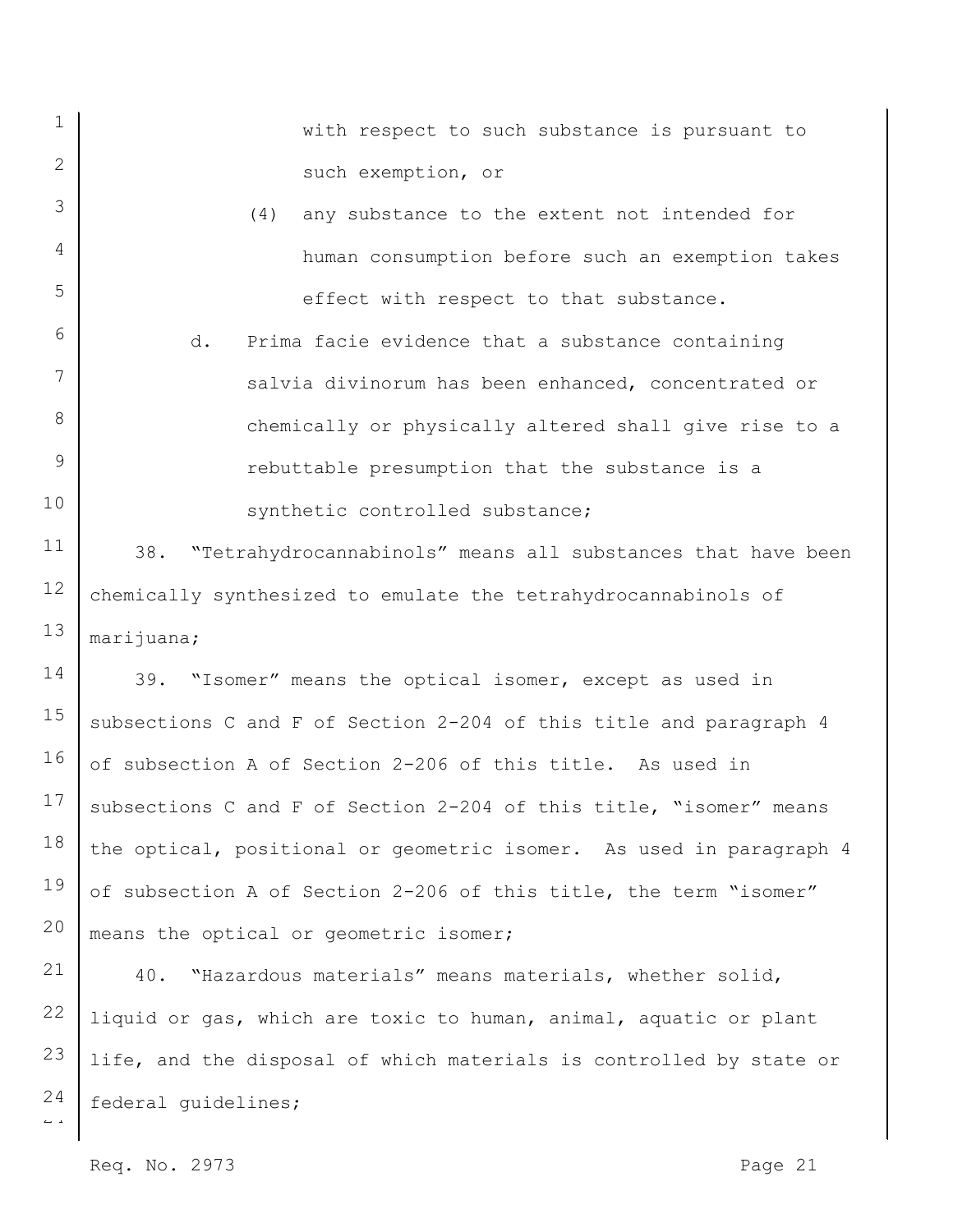41. "Anhydrous ammonia" means any substance that exhibits cryogenic evaporative behavior and tests positive for ammonia;

42. "Acute pain" means pain, whether resulting from disease, accidental or intentional trauma or other cause, that the practitioner reasonably expects to last only a short period of time. "Acute pain" does not include chronic pain, pain being treated as part of cancer care, hospice or other end-of-life care, or pain being treated as part of palliative care;

9 10 11 12 13 43. "Chronic pain" means pain that persists beyond the usual course of an acute disease or healing of an injury. "Chronic pain" may or may not be associated with an acute or chronic pathologic process that causes continuous or intermittent pain over months or years;

14 15 44. "Initial prescription" means a prescription issued to a patient who:

16 17 18 19 a. has never not previously been issued a prescription for the drug or its pharmaceutical equivalent in the past year, or

20 21 22 23 b. requires a prescription for the drug or its pharmaceutical equivalent due to a surgical procedure or new acute event and has previously had a prescription for the drug or its pharmaceutical equivalent within the past year.

 $\overline{a}$ 24

1

2

3

4

5

6

7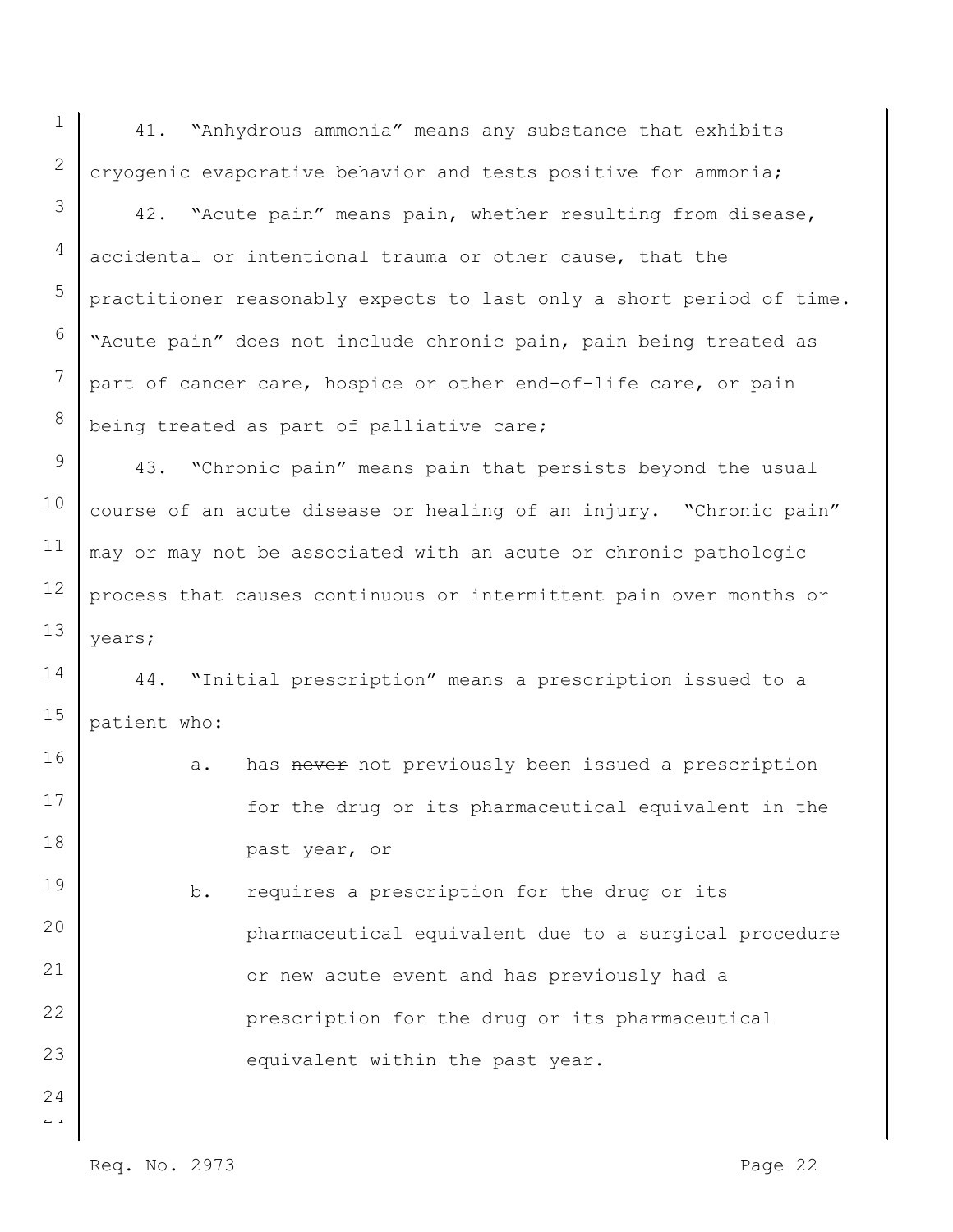$\overline{a}$ 1 2 3 4 5 6 7 8 9 10 11 12 13 14 15 16 17 18 19 20 21 22 23 24 When determining whether a patient was previously issued a prescription for a drug or its pharmaceutical equivalent, the practitioner shall consult with the patient and review the medical record and prescription monitoring information of the patient; 45. "Patient-provider agreement" means a written contract or agreement that is executed between a practitioner and a patient, prior to the commencement of treatment for chronic pain using an opioid drug as a means to: a. explain the possible risk of development of physical or psychological dependence in the patient and prevent the possible development of addiction, b. document the understanding of both the practitioner and the patient regarding the patient-provider agreement of the patient, c. establish the rights of the patient in association with treatment and the obligations of the patient in relation to the responsible use, discontinuation of use, and storage of opioid drugs, including any restrictions on the refill of prescriptions or the acceptance of opioid prescriptions from practitioners, d. identify the specific medications and other modes of treatment, including physical therapy or exercise, relaxation or psychological counseling, that are included as a part of the patient-provider agreement,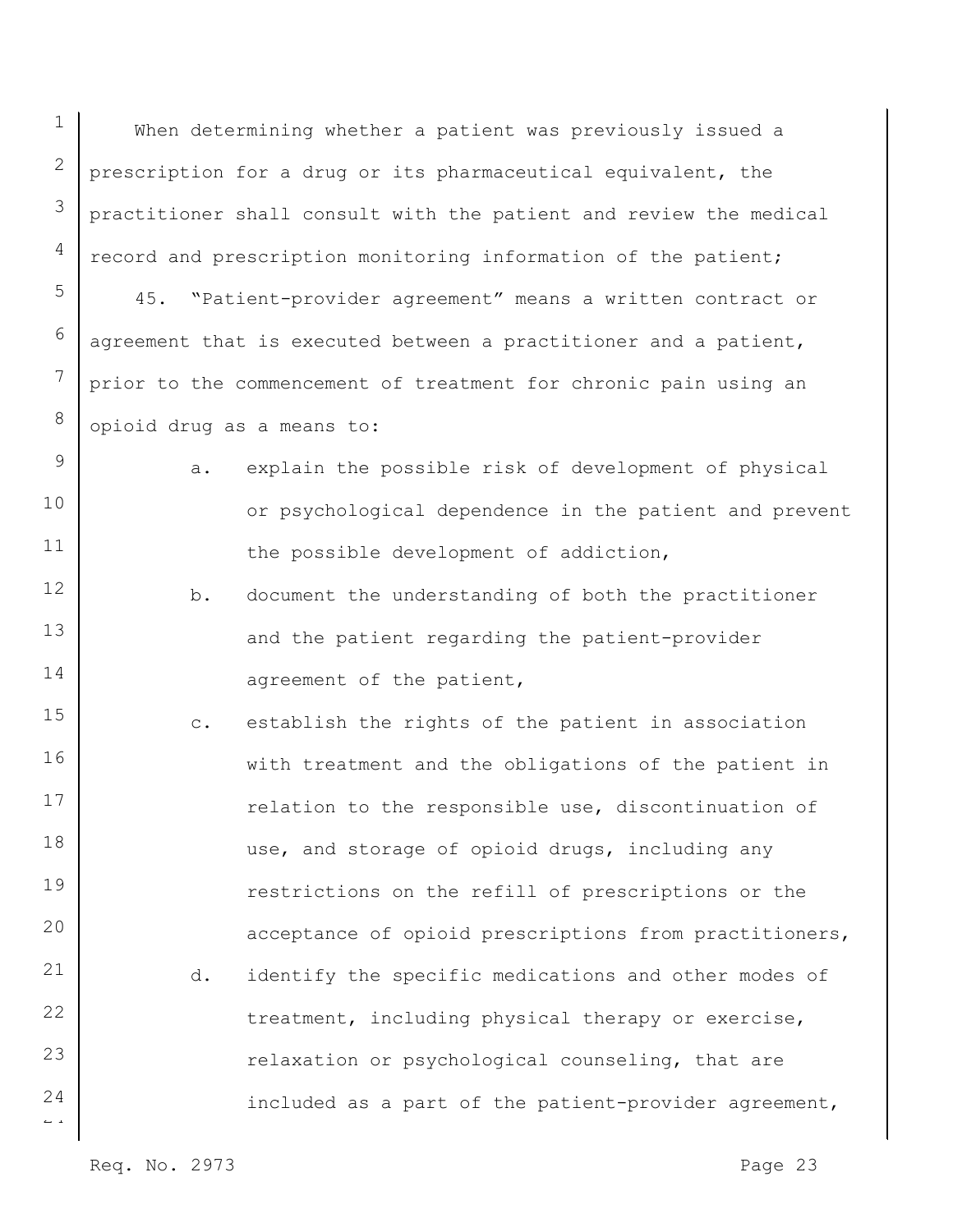- 1 2 3 4 e. specify the measures the practitioner may employ to monitor the compliance of the patient including, but not limited to, random specimen screens and pill counts, and
- 5 6 7 8 9 10 11 12 13 14 f. delineate the process for terminating the agreement, including the consequences if the practitioner has reason to believe that the patient is not complying with the terms of the agreement. Compliance with the "consent items" shall constitute a valid, informed consent for opioid therapy. The practitioner shall be held harmless from civil litigation for failure to treat pain if the event occurs because of nonadherence by the patient with any of the provisions of the patient-provider agreement;

15 16 17 18 19 20 21 46. "Serious illness" means a medical illness or physical injury or condition that substantially affects quality of life for more than a short period of time. "Serious illness" includes, but is not limited to, Alzheimer's disease or related dementias, lung disease, cancer, heart failure, renal failure, liver failure or chronic, unremitting or intractable pain such as neuropathic pain; and

 $\overline{a}$ 22 23 24 47. "Surgical procedure" means a procedure that is performed for the purpose of structurally altering the human body by incision or destruction of tissues as part of the practice of medicine. This